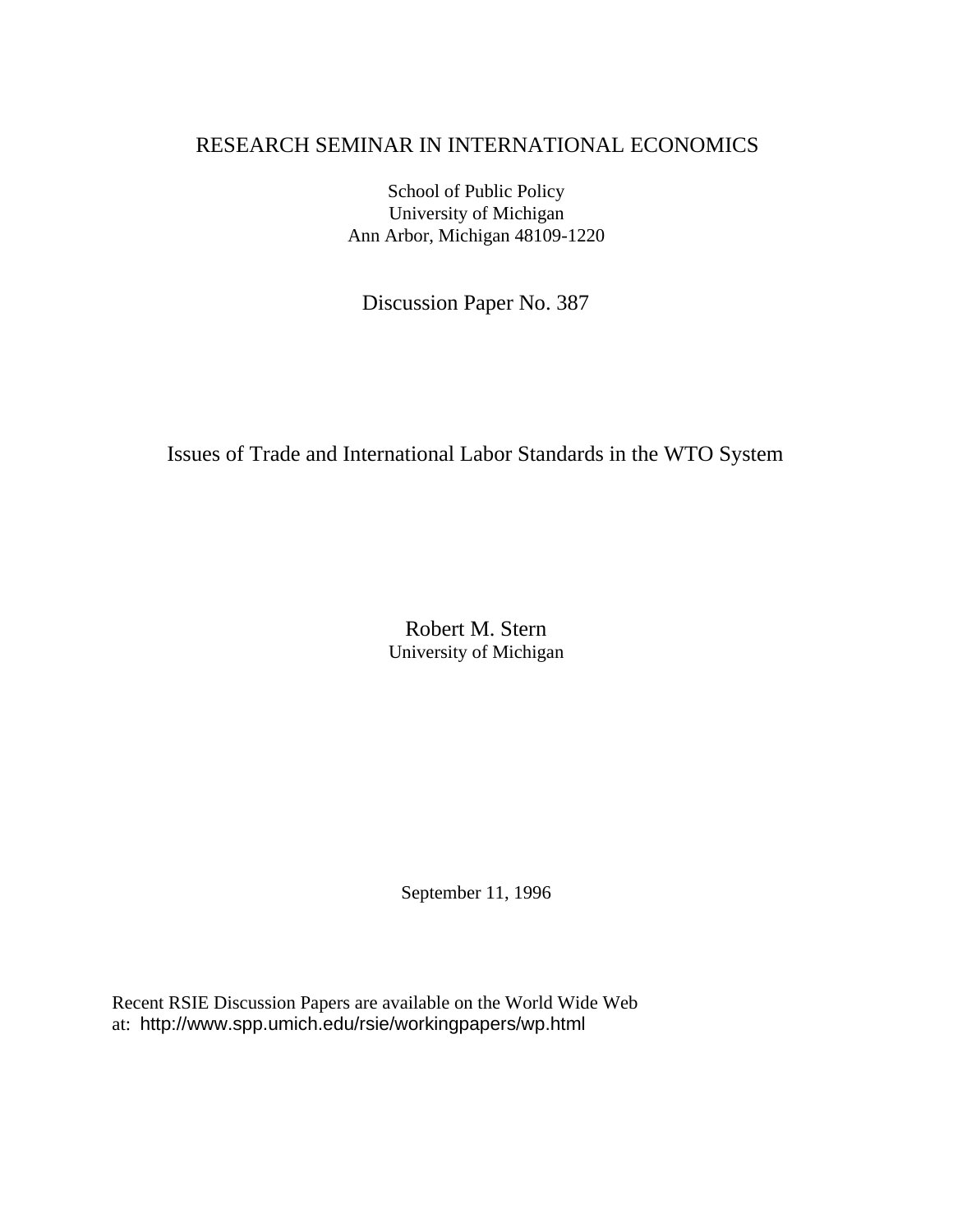# **ISSUES OF TRADE AND INTERNATIONAL LABOR STANDARDS IN THE WTO SYSTEM**

**Robert M. Stern University of Michigan**

**Presented At Seventh U.S.-Korean Academic Symposium**

**The Emerging WTO System and Perspectives from East Asia**

**University of Michigan Ann Arbor, MI** 

**August 28-30, 1996**

**Revised September 11, 1996**

**Address Correspondence To:**

**Robert M. Stern School of Public Policy University of Michigan Ann Arbor, MI 48109-1220**

**Tel. 313-764-2373 FAX 313-763-9181 E-mail rmstern@umich.edu**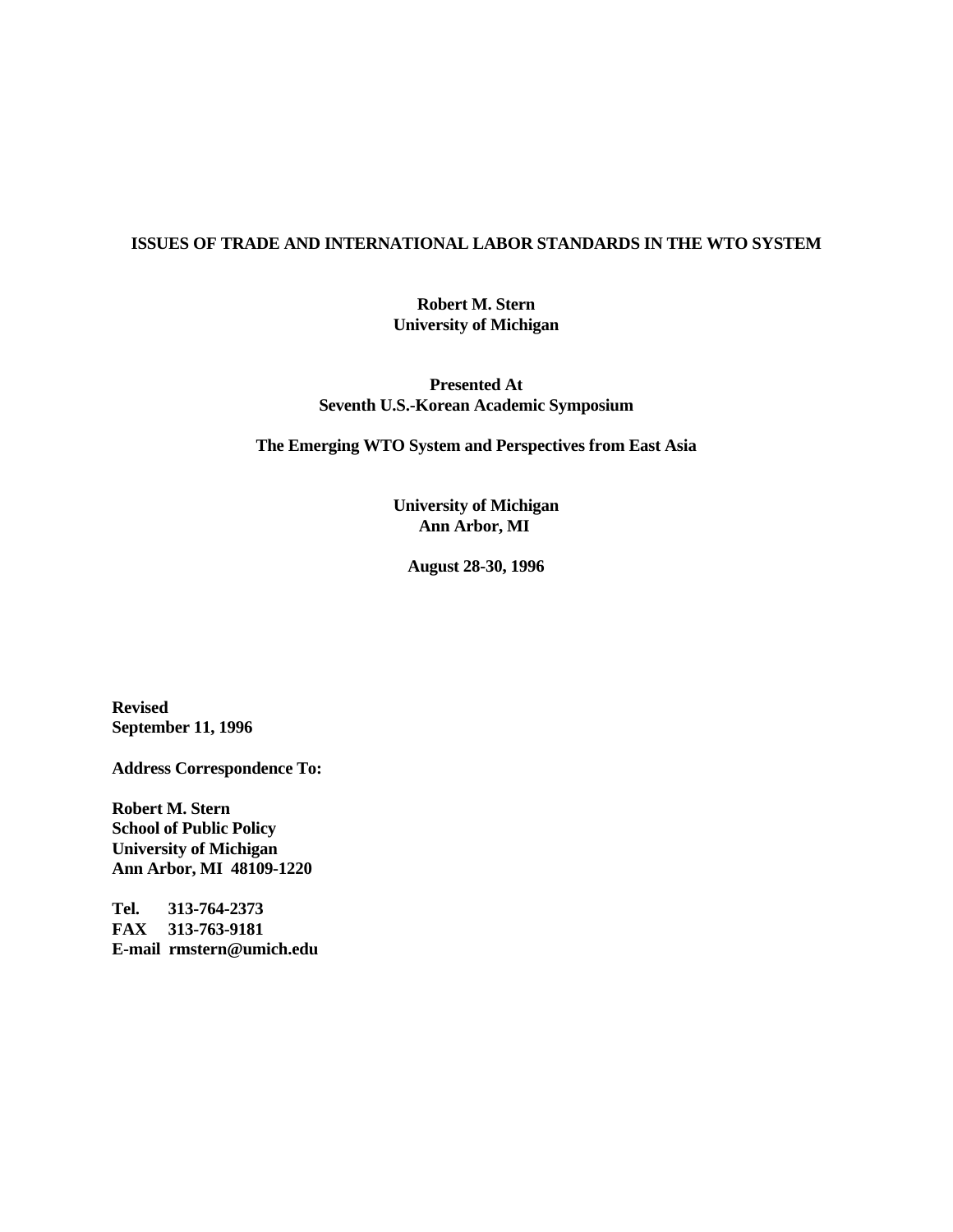# **Robert M. Stern University of Michigan**

"Essentially, international action can be justified where the core labor standards that define a civilized economy are violated, or where low labor standards persist despite economic growth, and where the weakness or absence of democratic institutions gives grounds for belief that living conditions are suppressed by policy, not poverty." Reich (1994, p. 5)

"One is then to conclude that the idea of the Social Clause in the WTO is rooted generally in an ill-considered rejection of the general legitimacy of diversity of labour standards and practices across countries. The alleged claim for the universality of labour standards is...generally unpersuasive. The developing countries cannot then be blamed for worrying that the recent escalation of support for such a Clause in the WTO in major OECD countries derives instead from the desire of labour unions to protect their jobs by protecting the industries that face competition from the poor countries. ...'blue protectionism' is breaking out, masking behind a moral face." Bhagwati (1995, p. 756)

# **I. Introduction**

The interaction of labor standards and international trade policy is by no means a new issue. Nonetheless it has assumed new importance due to the increasingly vocal arguments by labor interests and social activists in the United States and elsewhere that issues of "unfair" labor practices and conditions have been ignored in multilateral trade negotiations and therefore should be placed high on the agenda of the World Trade Organization (WTO). Issues of lax enforcement of labor standards in Mexico were also at the center of the public debate in the United States especially in 1992-93 when the North American Free Trade Agreement (NAFTA) was being negotiated and later submitted for approval by the U.S. Congress. The concern of labor and social activist interests is that the increased imports from countries in which labor

<sup>∗</sup> This is a revised version of a paper presented at the Seventh U.S.-Korea Academic Symposium, "The Emerging WTO System and Perspectives from East Asia," which was held at the University of Michigan on August 28-30, 1996. I wish to thank Ted Bergstrom, Alan Deardorff, Gary Fields, Alan Krueger, Linda Lim, T. N. Srinivasan, Betsy White, and the Symposium participants for their many helpful comments on earlier drafts of the paper. I wish also to thank Judith Jackson for typing and editorial assistance. The research underlying the paper was supported in part by the Korea Economic Institute of America.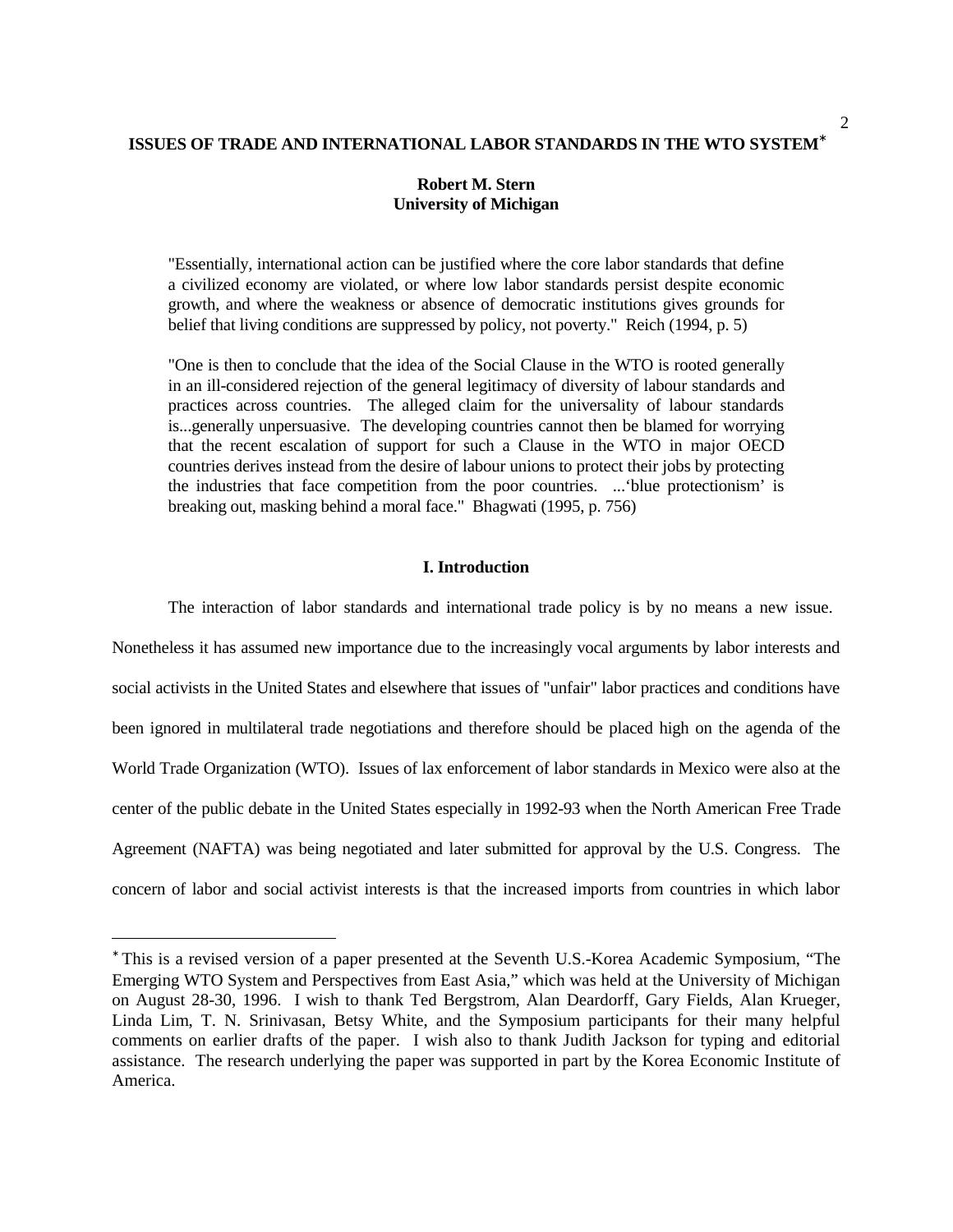standards are ostensibly not enforced at a sufficiently high level will be detrimental to wages and working conditions in the United States and other industrialized countries. The above quotations from U.S. Secretary of Labor Robert Reich (1994) and Columbia University Professor Jagdish Bhagwati (1995) clearly suggest a wide disparity of views on issues of international labor standards. The purpose of this paper is to explore these different views and the available options for addressing the issues involved.

The paper is structured as follows. Section II deals with the definition and scope of labor standards. Theoretical aspects of the economic effects of labor standards are considered in Section III, while Section IV summarizes the available empirical evidence. The monitoring and enforcement of labor standards are discussed in Section V. Conclusions and implications for policy are presented in Section VI.

#### **II. Definition and Scope of Labor Standards**

Labor standards are multi-faceted and may vary from country to country depending on the stage of development, per capita income, and political, social, and cultural conditions and institutions. It may be difficult therefore to distinguish unambiguously those labor standards that everyone would consider to be universal human rights from other labor standards that will depend on given national circumstances. Nonetheless, efforts have been made to identify and achieve consensus on a group of so-called core labor standards which ideally should apply universally. For example, according to OECD (1996, p. 4), core labor standards include: prohibition of forced labor; freedom of association; the right to organize and bargain collectively; elimination of child labor exploitation; and nondiscrimination in employment. Agreement on the universality of these core labor standards derives from the widespread acceptance and ratification of United Nations Covenants and Conventions as well as acceptance (though not necessarily ratification) of the pertinent Conventions of the International Labour Organization (ILO) that deal with human rights and labor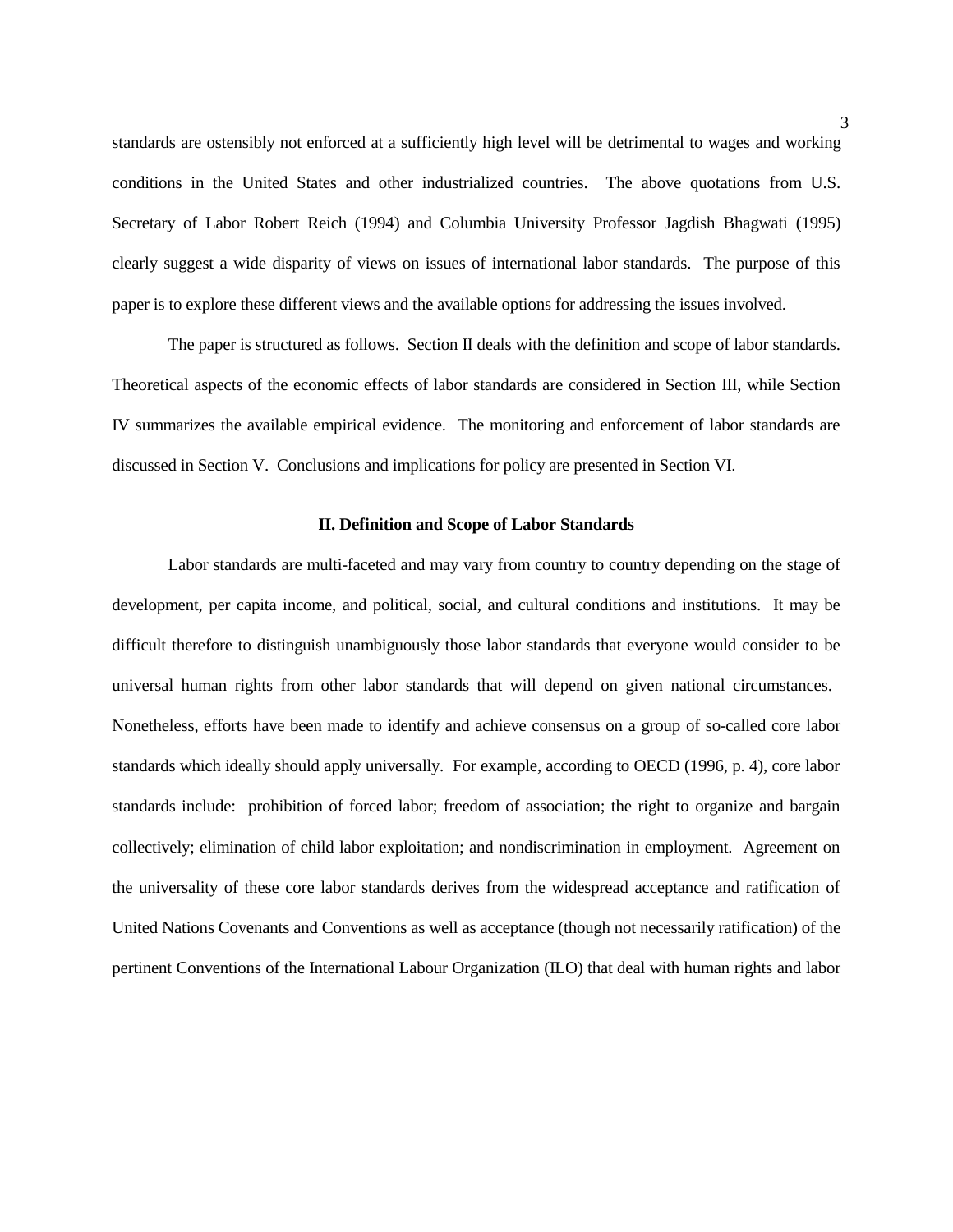standards.<sup>1</sup> Besides the aforementioned core standards, there are other labor standards that relate to "acceptable conditions of work," which include: a minimum wage; limitations on hours of work; and occupational safety and health in the workplace.

To illustrate some of the difficulties that may arise in interpreting and implementing core standards and distinguishing between core and other standards, it is interesting to note what Fields (1995, p. 13) has proposed as "...a set of *basic labour rights for workers throughout the world*:

i) No person has the right to enslave another or to cause another to enter into indentured servitude, and every person has the right to freedom from such conditions.

ii) No person has the right to expose another to unsafe or unhealthy working conditions without the fullest possible information.

iii) Children have the right not to work long hours whenever their families' financial circumstances allow.

iv) Every person has the right to freedom of association in the workplace and the right to organise and bargain collectively with employers."

To illustrate further, Aggarwal (1995, pp. 4-5) has proposed that a distinction be drawn between

standards related to *labor processes* and standards related to *labor outcomes*. This distinction would apply some definition of what constitutes a "minimum" standard to the determination of basic worker rights in terms of labor processes. Presumably, the point of taking labor processes, rather than outcomes, into account is to make allowance for differences and changes over time in the level of economic development and related factors. What remains unclear, however, as Aggarwal acknowledges, is the difficulty of deciding whether the identification and guarantee of labor processes provide an effective pre-condition for attaining the minimum criteria associated with achieving labor outcomes.

<sup>&</sup>lt;sup>1</sup> According to ILO (1995), there are seven fundamental ILO Conventions that form the basis of consensus among the ILO's constituents. These include: prohibition of forced labour (No. 29); freedom of association and protection of the right to organize (No. 87); right to organize and collective bargaining (No. 98); equal remuneration for men and women for work of equal value (No. 100); abolition of forced labour (No. 105); nondiscrimination in employment and occupation (No. 111); and minimum age of employment of children (No. 138).

<sup>&</sup>lt;sup>2</sup> See Brown, Deardorff, and Stern (1996, Appendix Table 1) for the definitions and principles of the core and other labor standards that are articulated in U.S. trade law, based on Lyle (1991, pp. 20-31).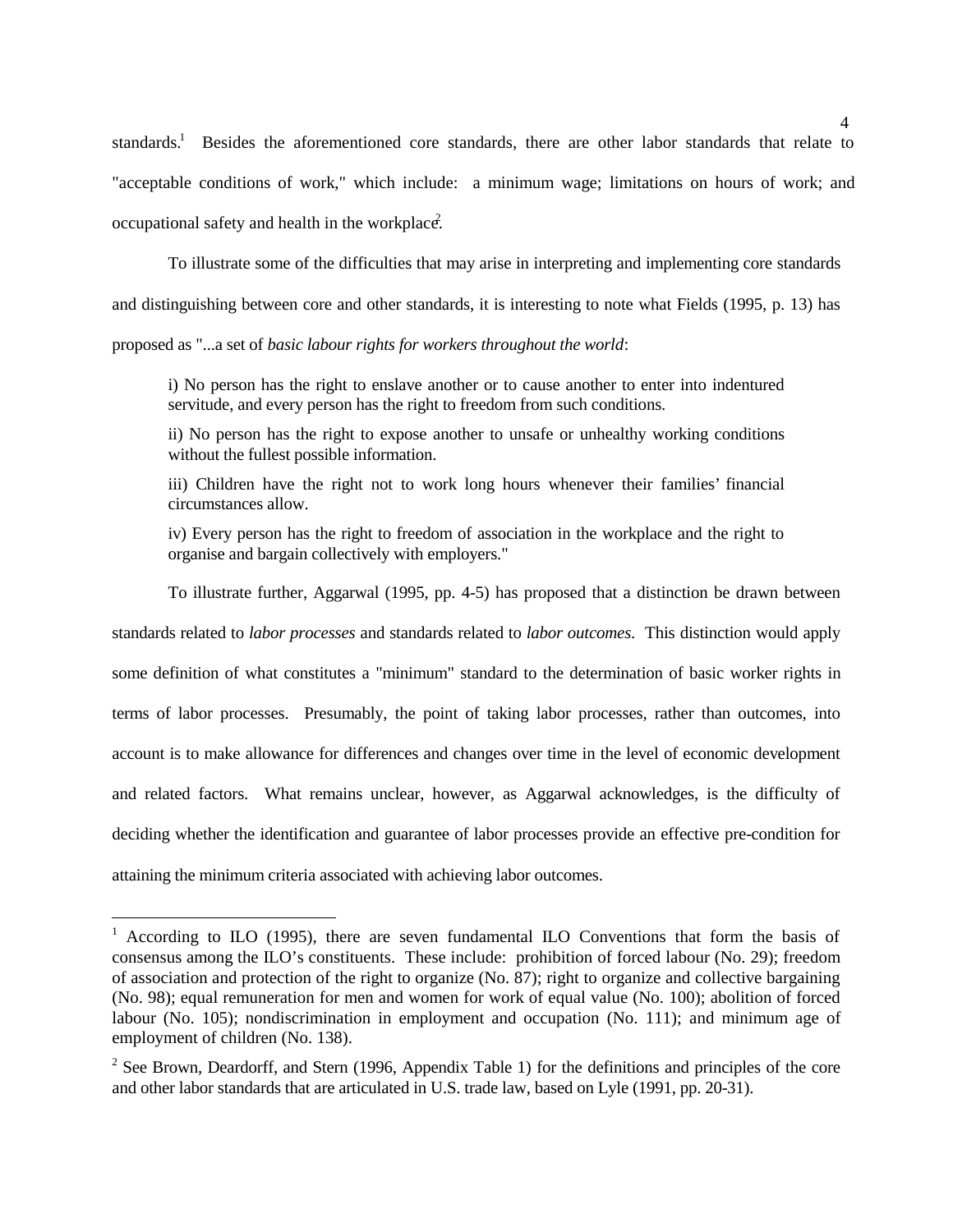While, as already mentioned, there is concern in several industrialized countries that many of their developing country trading partners appear to be violating certain basic worker rights, it has been pointed out, for example, by Bhagwati (1995, pp. 754-55) that the United States is hardly a paragon of virtue when it comes to the realization of core labor standards. He cites in particular the relative rarity in the United States of worker participation in decision making, ill treatment of migrant agricultural workers, existence of sweatshops especially in the clothing industry that pay substandard wages and maintain oppressive working conditions, the relatively low rate of unionization in the private sector, limitations on the right to strike in some sectors, and the fact that American children are often employed in a variety of different jobs in the work place and at home. He argues accordingly that it is "morally obtuse" for the United States to seek to impose on poor countries particular requirements relating to worker rights.<sup>3</sup>

The foregoing discussion is by no means intended to deny the desirability of improving working conditions through higher labor standards. The issue, rather, is how this can best be accomplished. My own view is that the discussion and determination of what constitutes core labor rights should be carried out in the context of an organization such as the ILO and not through the WTO. The ILO has a long history of trying to define and monitor labor standards and practices and to achieve its goals by providing information and technical assistance and utilizing moral suasion to induce countries to change policies that the international community of nations considers to be violations of basic worker rights. I shall have more to say on this below in discussing existing institutions and mechanisms for the monitoring and enforcement of labor standards. It may be useful first though to discuss the central theoretical issues and the available empirical evidence involved in analyzing the economic effects of labor standards.

 $3$  A similar argument is made by Srinivasan (1994, 1995, 1996), who further argues that, if developed countries with high labor standards are serious in doing something about working conditions in developing countries, the developed countries could lift immigration restrictions and/or provide income transfers to workers and to families in developing countries. His point is that humanitarian concerns need to be reflected in the willingness of citizens in developed countries to assume responsibility and pay financially to enhance the welfare of workers, including children, in developing countries.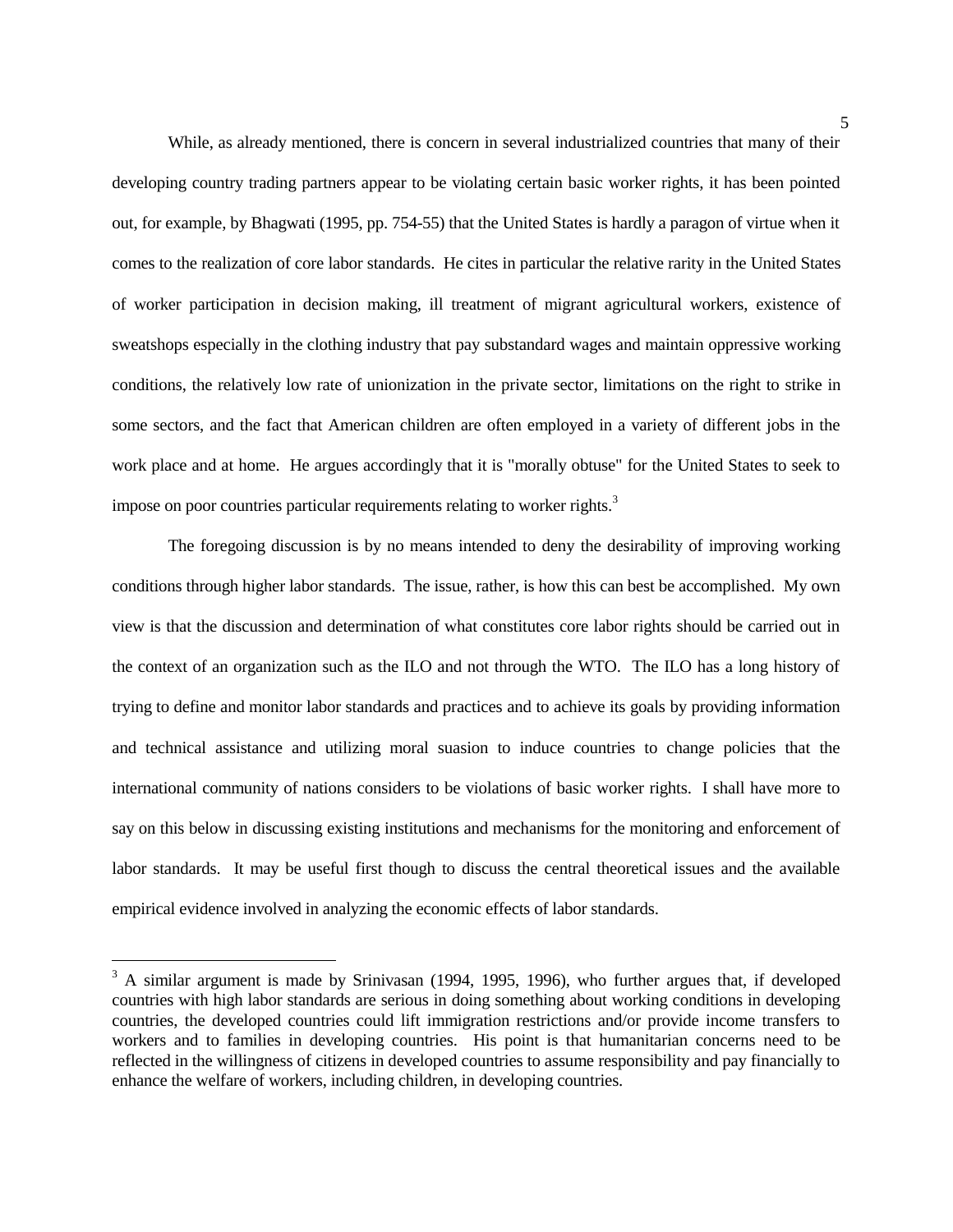### **III. Economic Effects of Labor Standards: Theoretical Considerations**

In this section, we consider two main issues: (1) the diversity of labor standards and the case for free trade; and (2) the effects of standards and the international harmonization of standards on economic welfare and the terms of trade of individual nations.

#### **Diversity of Standards and the Case for Free Trade**

 $\overline{a}$ 

As noted in the preceding discussion, labor standards may vary across nations depending on their level of development, per capita incomes, and a host of political, social, and cultural conditions and institutions. The issue is whether such diversity of standards alters the case for free trade. This has been investigated in depth by Srinivasan (1995), based on a theoretical model in which standards use productive resources and also affect consumer welfare. The upshot of Srinivasan's theoretical analysis is that the diversity of labor standards between nations may reflect differences in factor endowments and levels of income, and that such diversity is consistent with the case for free trade. When trade is not balanced and if minimum international labor standards are to be attained, it will be necessary to have arrangements for international income transfers and domestic tax/subsidies. This will be the case as well when consumers in countries with high standards have a moral preference to raise standards in their trading-partner countries. Further, if there are market failures that prevent the attainment of minimum labor standards, income transfers and domestic tax/subsidies will be required to achieve optimal conditions for resource allocation and consumer welfare.<sup>4</sup> Finally, the use of trade intervention may hinder rather than improve the attainment of higher labor standards, and it may be in the collective interests of countries to cooperate in setting labor standards. I shall have occasion below to examine the implications of Srinivasan's conclusions in considering the different options for dealing with international differences in labor standards.

<sup>&</sup>lt;sup>4</sup> Srinivasan points out that the case for promoting labor unions and collective bargaining, which is considered to be a core labor standard, is by no means obvious in many developing countries, especially where unions are concentrated in the organized manufacturing and public sectors rather than in agriculture where a relatively large proportion of the population may be employed.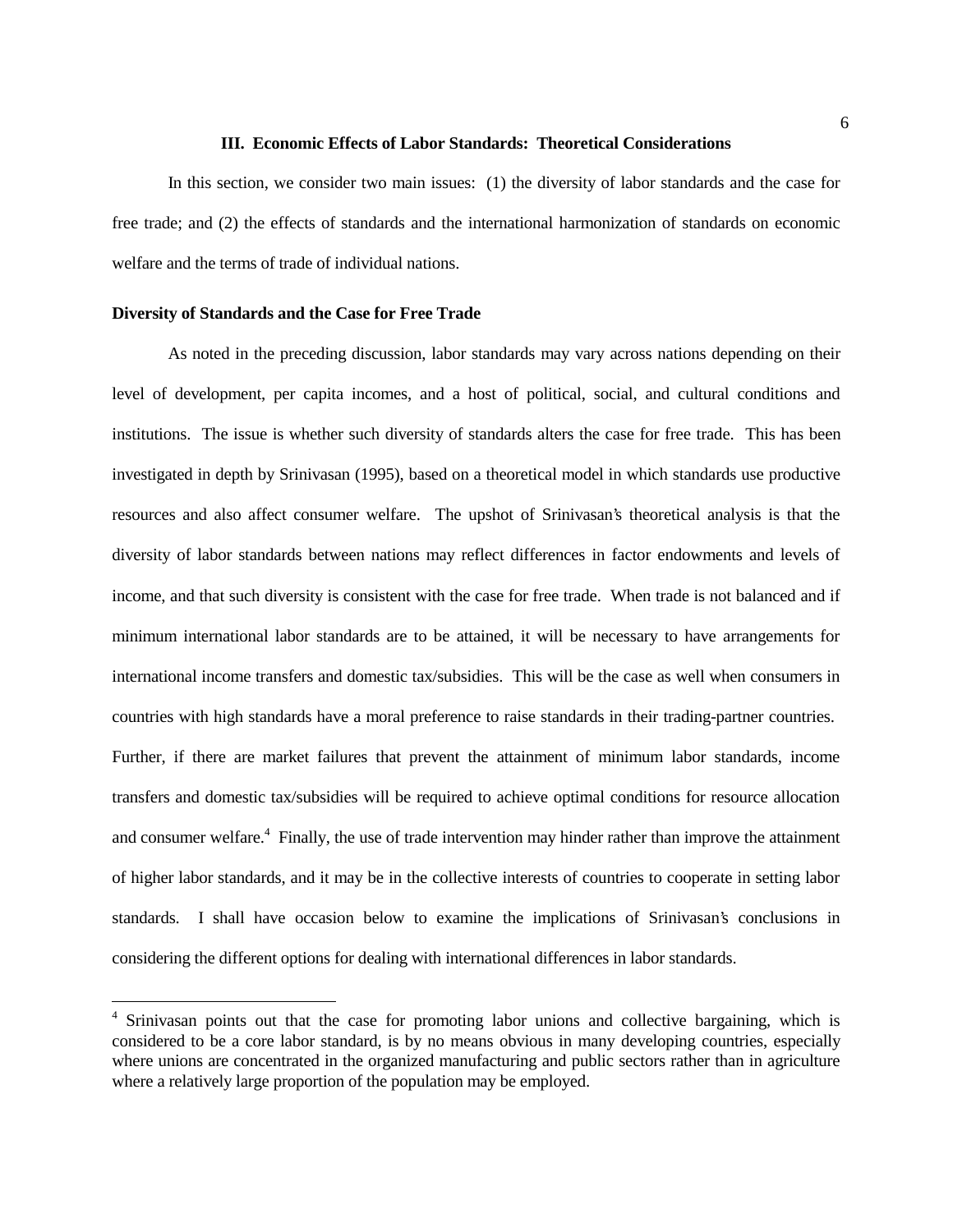#### **International Harmonization of Standards**

 $\overline{a}$ 

Brown, Deardorff, and Stern (BDS, 1996) analyze the effects of standards on economic welfare and the terms of trade and do not concern themselves directly with issues of the diversity of standards and the case for free trade. They employ a variety of theoretical models in which different national characteristics may determine the outcome of the introduction of labor standards.<sup>5</sup>

A general conclusion emerging from the BDS analysis is that economic welfare is best served when countries act to correct their domestic (labor) market failures. But, since these market failures will likely differ between countries, they conclude that there is no obvious case on welfare grounds for pursuing universal standards and the international harmonization of standards that this may imply. This conclusion is consistent with that of Srinivasan, namely that diversity of working conditions between nations is the norm and is by no means in itself "unfair" so long as the extant labor standards are consistent with efficient resource use.<sup>6</sup> Further, despite the good intentions of government, it may well turn out that the imposition of labor standards may fail to correct a market failure if the preferences of workers are heterogeneous with respect to what they consider to be acceptable levels of, say, health and safety conditions in the workplace.<sup>7</sup>

In considering the economic consequences that may result from pursuing the international harmonization of labor standards, BDS conclude that in cases in which low-income countries are relatively labor abundant, harmonization will reduce the labor endowment of these countries and thereby the supply of labor-intensive production on the world market. This could improve (worsen) the terms of trade of the low (high) income countries, although this is not what the high-income countries may intend.

<sup>&</sup>lt;sup>5</sup> See Bloom and Noor (1994) for research along related lines. Casella (1996) develops a model in which labor standards respond endogenously to changing levels of income.

<sup>&</sup>lt;sup>6</sup> An exception arises here in cases of slave labor and what may be considered to be egregious treatment of child labor.

<sup>&</sup>lt;sup>7</sup> See Maskus, Rutherford, and Selby (1996) for a computable general equilibrium (CGE) model analyzing the effects of changes in Mexico's labor standards. They demonstrate conditions in which improved labor standards may enhance the welfare of Mexican workers.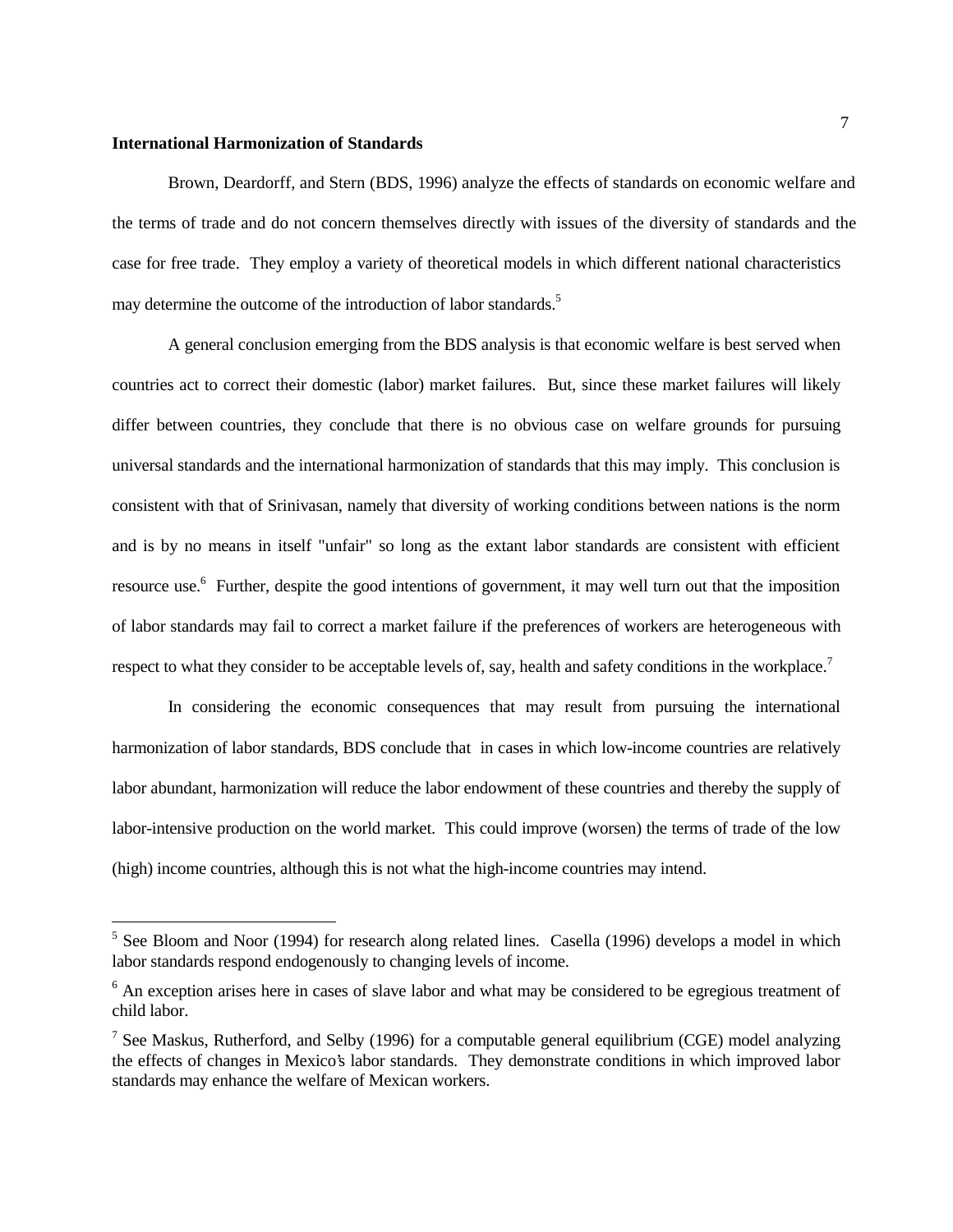BDS further assess arguments for having standards imposed on low-income countries. They note that low-income countries might benefit in case a government is unable for domestic political reasons to enact legislation on its own, although this presumes that the policy in question will indeed correct a market failure. Another possibility is that requiring the guarantee of such standards as the right to organize may serve to reinforce development of democratic institutions. Finally, they ask if there is any justification for high-income countries to take countervailing actions against the ostensibly unfair labor standards of their trading partners. They answer in the negative so long as efficient resource use is present. If, nonetheless, a high-income country imposes a tariff or quota on labor-intensive imports from a low-income country, this will obviously be harmful to the economic interests of workers in the low-income country. In general then, the case for international harmonization of labor standards appears rather weak, and it is quite possible that harmonization could have unintended adverse consequences for the very people they are intended to protect. Based on the BDS analysis, it is difficult therefore to generate much theoretical support for pursuit of core labor standards that would have universal application.

# **Labor Standards as Private/Public Goods**

We have already indicated that there may be a strong moral basis motivating the pursuit of higher labor standards. Thus, in his analysis noted above, Srinivasan made allowance for moral considerations in consumer utility functions so that consumers could express their concern by a willingness to pay relatively higher prices for goods and services that reflected higher labor standards. In this connection, there is an issue of whether labor standards are to be considered as *public* or *private* goods. As long as the same standards appear in the utility functions of more than one individual, the standards are public goods. Suppose, on the other hand, that individual consumers have a sense of virtuousness and derive pleasure from believing that the good being considered embodies some acceptably high level of labor standards. In this case, individual consumers care only about their own satisfaction and not about others, so that labor standards can be treated as private goods.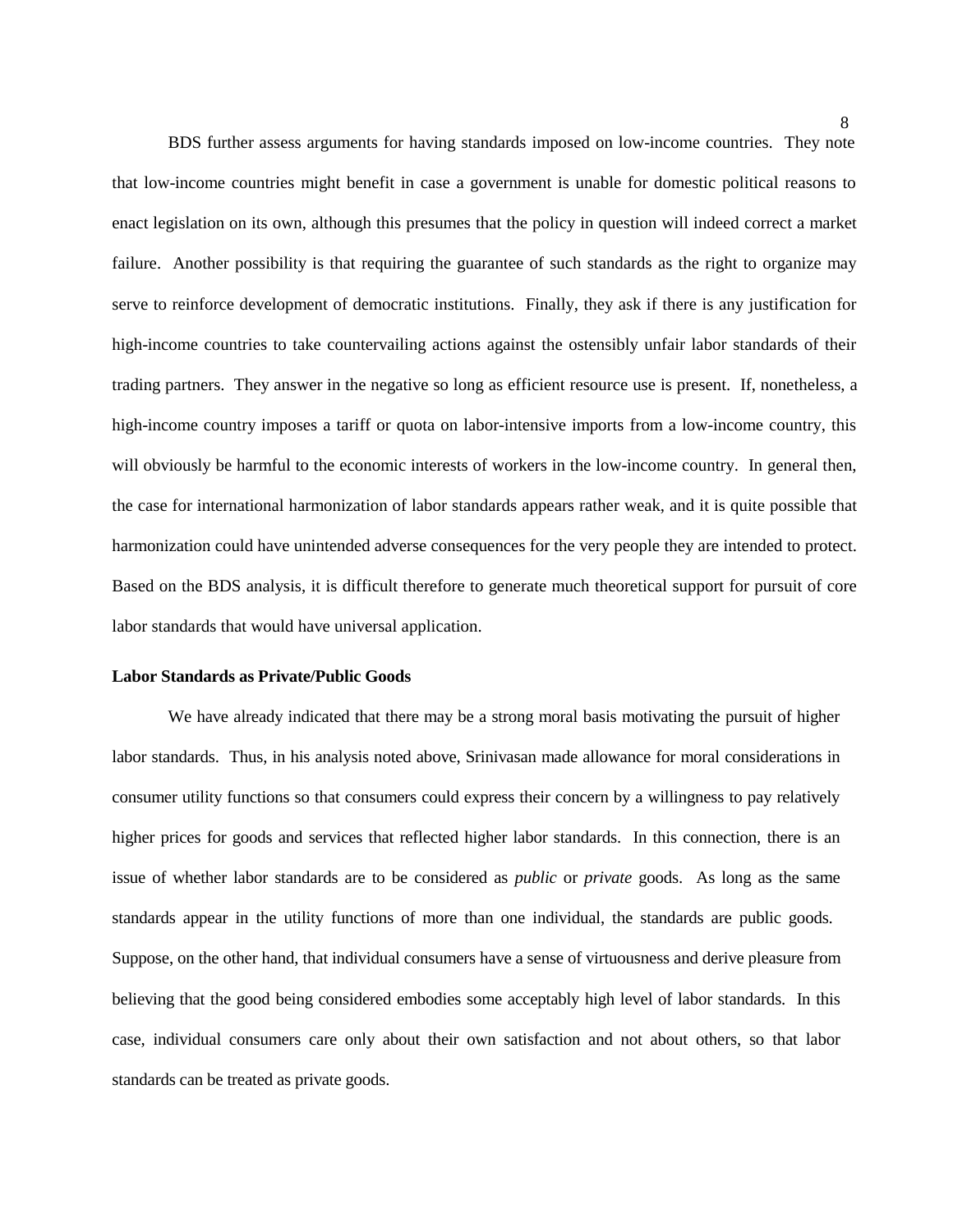This view of higher standards as private goods has been expressed most forcefully by Freeman (1994a), who argues that a market solution based on labeling may be an especially effective way to raise labor standards internationally. Labeling has the advantage that consumers pay more for what they consider morally acceptable, and at the same time foreign suppliers are compensated for their increased costs. Labeling also undercuts protectionist influences.

It is not altogether clear, however, that labor standards should be considered to be private goods which lend themselves to a market-based treatment dependent on supplying all relevant information to consumers. If instead, labor standards take the form of public goods, Freeman (p. 30) acknowledges that some type of government intervention may be called for. In their theoretical analyses, Srinivasan and Brown, Deardorff, and Stern considered cases of domestic market failure in which a governmentally imposed tax/subsidy arrangement would be introduced to correct the distortion and permit the first-best optimum to be attained. While tax/subsidy (price-based) arrangements have a clear theoretical appeal, it is important to recognize in dealing with issues of labor standards that governments often prefer to use nonprice measures, i.e., legal regulation and enforcement. Freeman (p. 29) cites a number of regulatory examples in U.S. law, including prohibition of slavery, restrictions on child labor, occupational health and safety standards, and discrimination in the workplace. As he argues, the choice of different policy measures will depend on given empirical and institutional circumstances, and it is likely that some combination of price-based and regulatory approaches will produce the best results.

Freeman goes on further to argue that what were referred to above as process-related labor standards involving prohibition of forced labor, freedom of association, and collective bargaining may be

<sup>&</sup>lt;sup>8</sup> It should be noted that this discussion refers to national or federal standards. In his Symposium comment, John Jackson noted that there may be significant differences between U.S. states and regions in the impacts that national standards may have and yet the national standards remain operative. What helps this to work is that there is free movement of labor within the United States coupled with various programs of income support and transfers. As noted in my theoretical discussion above, one or both of these elements would be needed for an international system of labor standards to function effectively.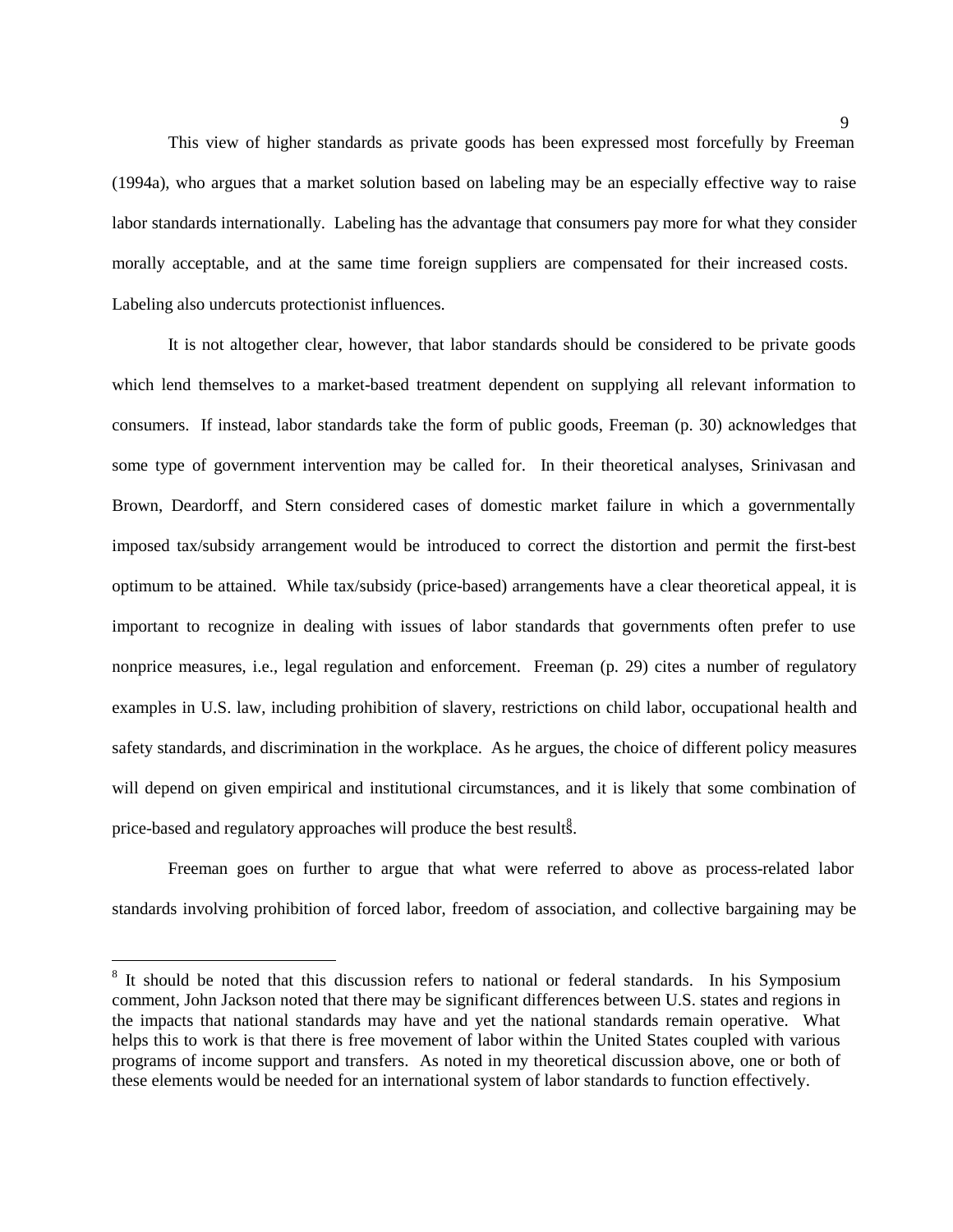best dealt with by regulatory measures while outcome-related standards involving wages and working conditions may be more amenable to market-based informational and labeling approaches. While Freeman's analysis and perspective are in many ways compelling, his case for consumer labeling may be limited insofar as it rests on treating labor standards as private goods. He does not make clear, moreover, what role the government should play, if any, in providing information to consumers and facilitating labeling and preventing private labeling arrangements from being co-opted by producing interests. In any event, what actually should be done regarding international labor standards from the standpoints of the high- and lowincome countries with differing standards still remains to be determined. There is a need in particular to take international political economy considerations into account.

## **Political Economy Aspects of International Labor Standards**

 $\overline{a}$ 

In discussing the sources of support for governmental action on labor standards, it is important to identify the constituent interest groups involved. Thus, it would appear that in the United States organized labor, import-competing firms, and human-rights public-interest groups are the main proponents of stricter labor standards applied to low-income countries. These interest groups may often recommend policies, including sanctions and import restrictions, which are intended ostensibly to change the behavior of tradingpartner governments. By the same token, interest groups are influential in many low-income countries, especially among unionized workers in manufacturing sectors, employees of state enterprise, and owners/managers of import-competing firms. These groups may seek to protect and enhance their own ends and to resist foreign intrusion in setting standards. Krueger (1996, p.4) refers to the protectionist motivation as the "prevailing *political economy* view of international labor standards."9,10 The issue then is how governments choose to respond to the various interest groups.

<sup>&</sup>lt;sup>9</sup> While Krueger's characterization may apply to unions and import-competing firms, it may not apply to the activities of human-rights public-interest groups which are not motivated by protectionist considerations.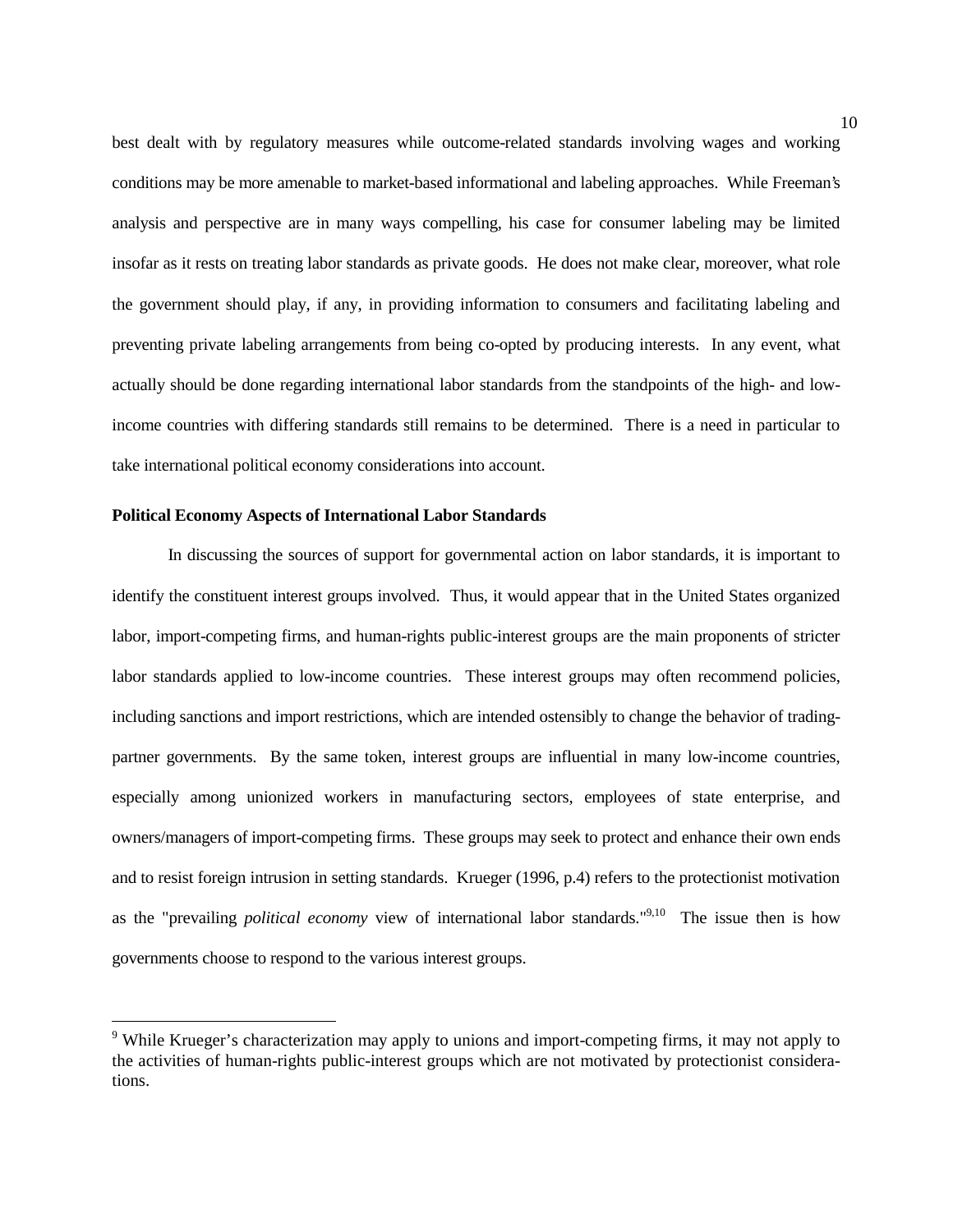Krueger also discusses other aspects of labor standards, including: (1) pursuit of policies to change the distribution of income (e.g., a minimum wage); (2) correction of market failures; (3) preventing a race to the bottom; (4) moral preferences; and (5) enhancement of labor market institutions. While some of these aspects are subsumed in the political economy view of labor standards and have already been touched on, it is useful nonetheless to discuss each of them briefly.

(1) There is of course a longstanding controversy regarding the extent to which distributional policies like a minimum wage reduce the employment or raise the income of low skilled workers. But in many developing countries in which wages are already relatively low, there is a theoretical presumption that pressuring them to institute a minimum wage could be detrimental to their economic welfare, not to mention that there could be considerable noncompliance as well.

(2) Policies to correct market failures were mentioned above, and the general conclusion was that governments should attempt to target their domestic policies to correct market failures and thereby attain optimal resource allocation and maximization of consumer welfare.

(3) Concerning a race to the bottom, Srinivasan (1995) has shown that this need not occur particularly if countries behave cooperatively. Moreover, there is nothing to prevent countries from implementing higher labor standards when these are judged to be in their own society's best interests.

(4) Moral preferences can be accommodated in consumer utility functions. The issue is whether they should be treated as a public or private good. If preferences take the form of a public good, some type of government action may be called for. This raises issues of how best to satisfy such preferences, that is, through governmental tax/subsidy or regulatory measures. If preferences can be considered to be a private good, a market-based approach using consumer labeling may be desirable.

 $10$  See Noor (1996) for development of a theoretical model in which labor standards may enhance protection in an industrialized country. Also, see T. N. Srinivasan's comments below.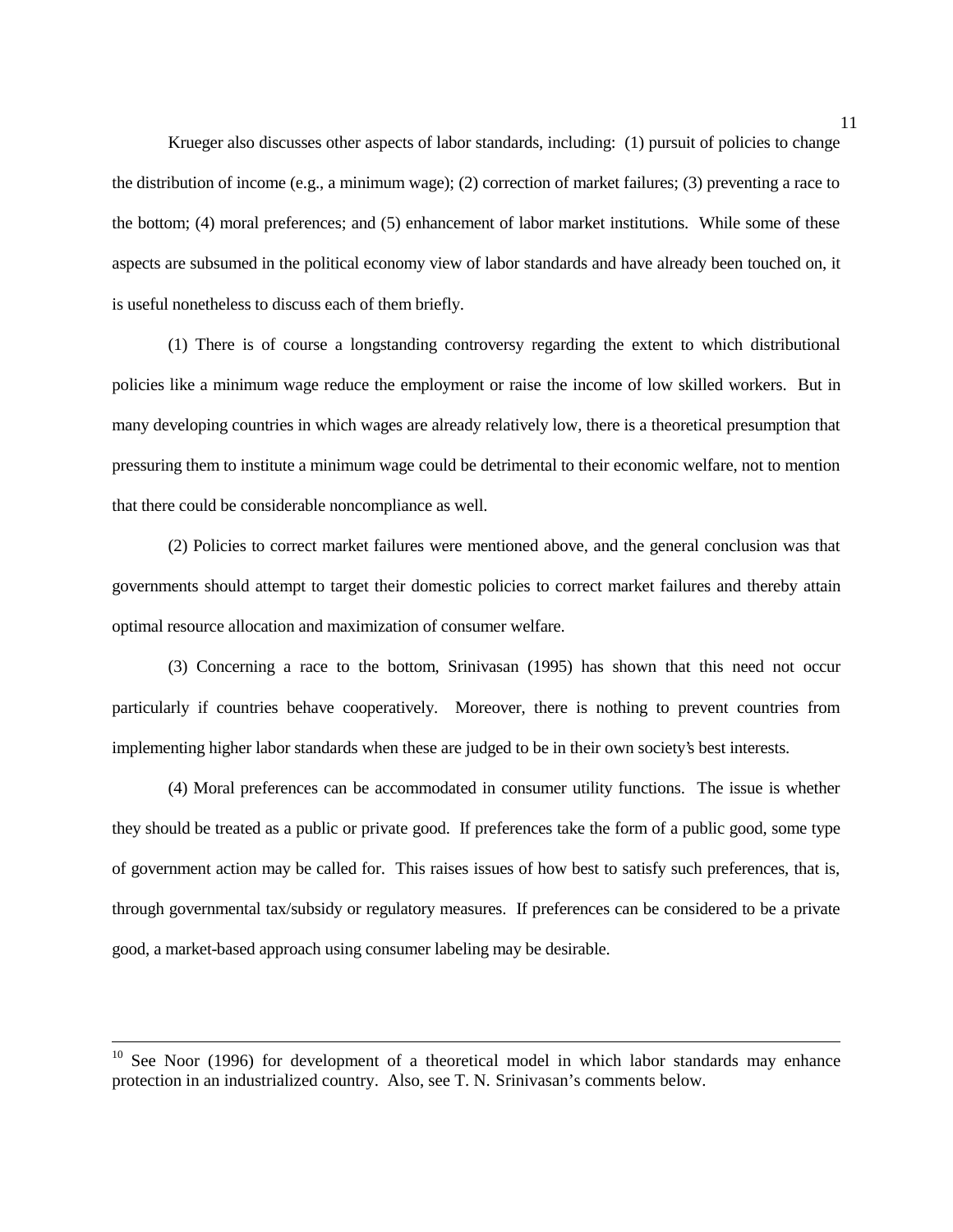(5) Perspectives differ noticeably with regard to the enhancement of labor institutions. On the one hand, as noted above, labor unions in low-income countries may be concentrated in the manufacturing sectors, and there may also be substantial numbers of workers employed in public enterprises. As a consequence, the fostering of unions could be harmful to workers and families in the informal and in the rural/agricultural sectors. On the other hand, it can be argued that encouragement of unions and collective bargaining may enhance the efficiency of labor markets and increase the productivity of workers, especially when there are monopsonistic employers. There may also be significant and beneficial political and social spillover effects as democratic institutions are strengthened and social harmony is reinforced. While it is not an easy matter to incorporate all these potentially beneficial elements into economic models, they could nonetheless turn out to be of great importance in the course of time.

In this section, we have reviewed a number of the salient theoretical and political economy aspects of international labor standards. Since many of the conclusions reached apparently depend on the economic structure and related characteristics of different nations, it is useful to consider next the existing empirical evidence on the economic effects of labor standards.

## **IV. Economic Effects of Labor Standards: Empirical Evidence**

#### **Labor Standards and Trade**

In our earlier discussion, we distinguished "core" and "other" labor standards. Core standards typically include: prohibition of forced labor; freedom of association; the right to organize and bargain collectively; elimination of child labor exploitation; and nondiscrimination in employment. Other labor standards relate primarily to conditions of work and include: a minimum wage; limitations on hours of work; and occupational safety and health in the workplace. The question then is the extent to which international differences in the various standards affect trade performance.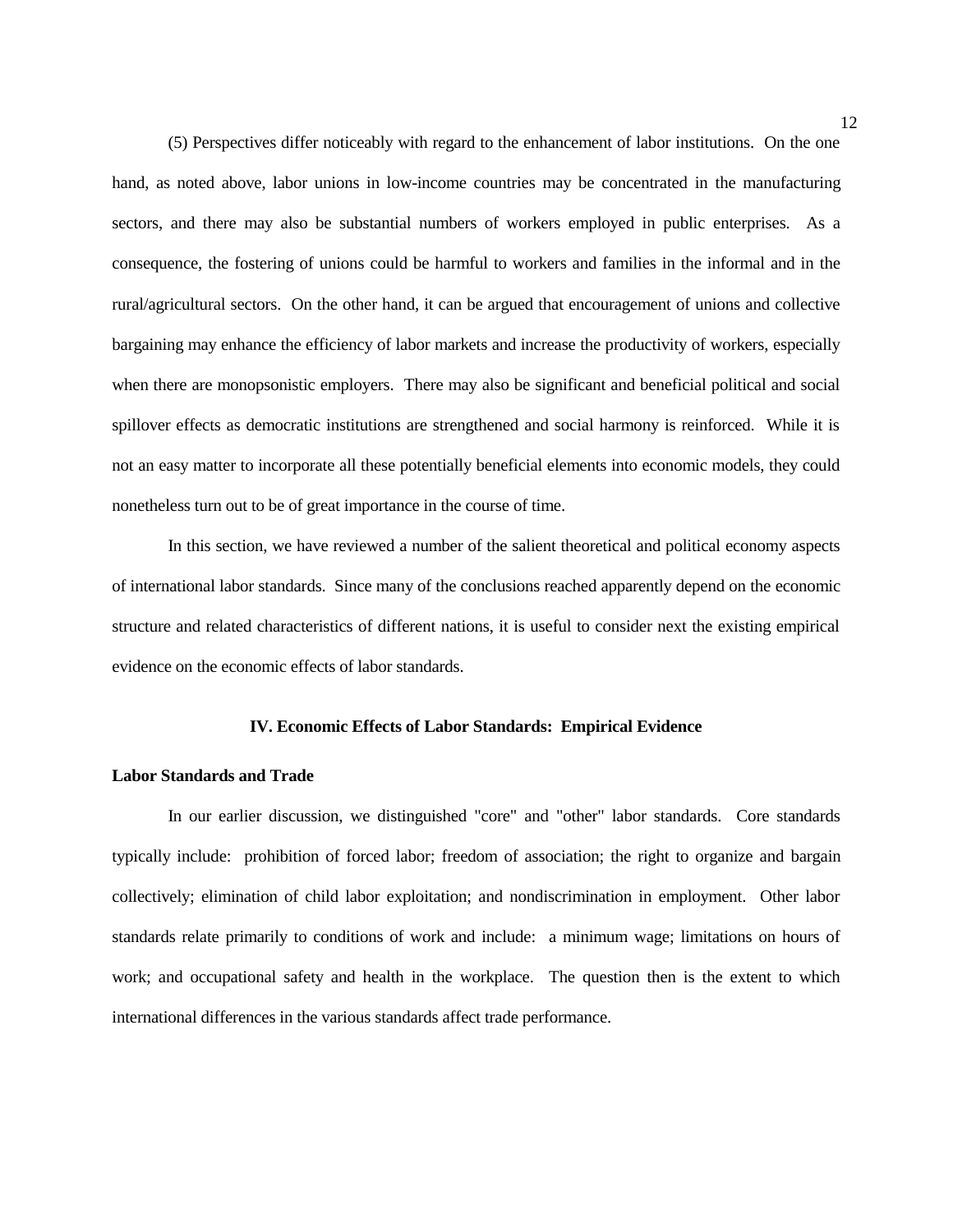Rodrik (1996) represents an especially noteworthy effort to determine whether labor standards matter for trade. He constructed measures of labor standards, including: (1) total number of ILO Conventions ratified by a country; (2) a more focused measure of ratifications of ILO Conventions relating to "basic worker rights"; (3) a measure of democracy encompassing indicators of civil liberties and political rights; (4) an indicator of problems of legislation or enforcement of standards affecting child labor; (5) statutory hours of work; (6) days of annual leave with pay in manufacturing; and (7) the percent of the labor force that is unionized. His data were from a variety of sources based on information in the 1980s and 1990s.

Using multiple regression analysis, Rodrik first investigated whether labor standards affect labor costs. Making allowance for the effects of worker productivity, based on a sample of 35-36 countries, he found that per capita income was strongly correlated with labor costs. He also found positive and significant coefficients for the measures of the ratification of the ILO Conventions and the indicator of democracy and a negative coefficient for child labor practices. His conclusion then was that labor costs tend to rise as standards are applied more stringently across countries.

Turning next to the effects on trade, Rodrik focused on labor-intensive goods, using as a dependent variable the ratio of textile and clothing exports to other exports, excluding fuels. He included proxy measures for a country's labor/land ratio and for human capital to reflect the basic determinants of comparative advantage.<sup>11</sup> Taking high- and low-income countries together, he found that only the comparative advantage variables were statistically significant. None of the labor standard indicators were statistically significant. He also ran a regression omitting the high-income countries, concluding that the statistical fit was improved but that there was at best only limited support for the impact of labor standards on trade for low-income countries.

 $11$  Rodrik did not include a separate measure of physical capital in his analysis.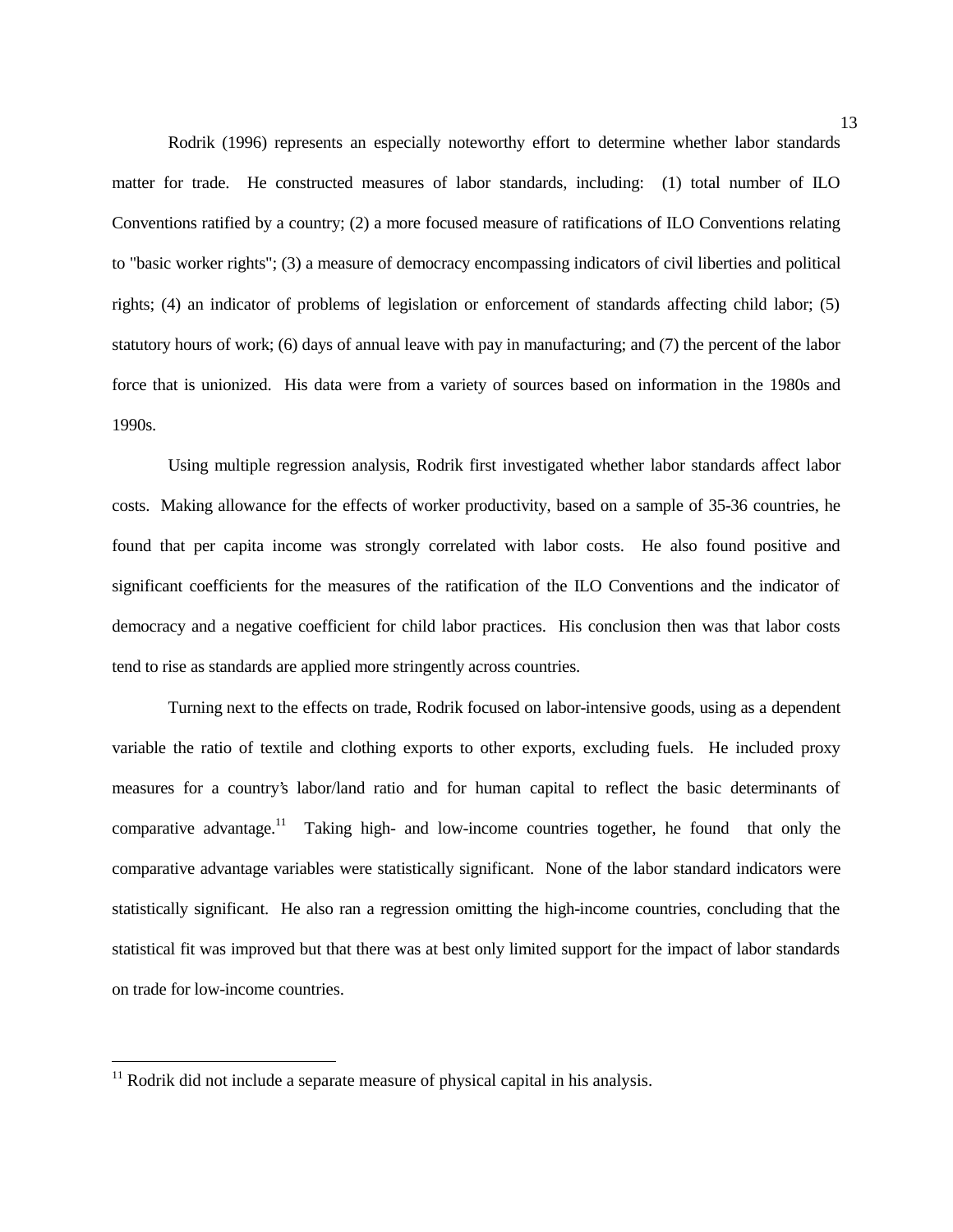Another study of interest is Aggarwal (1995), who investigated in detail the relationships of labor

standards and the pattern of U.S. imports from ten major developing countries in 1994. The countries included were: Singapore; Hong Kong; Mexico; South Korea; Malaysia; Thailand; the Philippines; China; Indonesia; and India. These ten countries accounted for 26.5 percent of U.S. imports in 1994. Aggarwal's major findings (p. 7) were as follows:

"Sectors typically identified as having egregious labor conditions do not occupy the only or even the primary share of these countries' exports.

Comparisons across more export-oriented and less export-oriented sectors indicate that core labor standards are often lower in less export-oriented or non-traded sectors such as agriculture and services.

Similarly, within an export-oriented sector, labor conditions in firms more involved in exporting are either similar to or better than those in firms that are less involved in exporting.

Changes in technology and the structure of international trade are leading developing countries to compete in a race upward in terms of product quality rather than a race downward with respect to price.

...Wages and working conditions in developing countries have been exhibiting positive trends. In general, these have been in line with productivity changes."

Aggarwal also had occasion to analyze the impact of imports from the ten major developing

countries on the U.S. economy. Her main conclusions (p. 24) were:

 $\overline{a}$ 

"At the aggregate level, the impact of imports from these developing countries is small relative to imports from industrialized countries.

Countries with lower labor standards do not exhibit higher rates of import penetration than countries with relatively higher labor standards.

Imports from these developing countries do not appear to have larger displacement effects on U.S. employment and wages in sectors associated with poor labor standards relative to other sectors."<sup>12</sup>

<sup>&</sup>lt;sup>12</sup> In addressing issues of labor standards and trade, Erickson and Mitchell (1996) focus on the pattern and labor content of U.S. trade for evidence of adverse wage effects and displacement of U.S. workers. While they find a fairly small impact from trade, they do not investigate the extent to which low labor standards are the root source involved.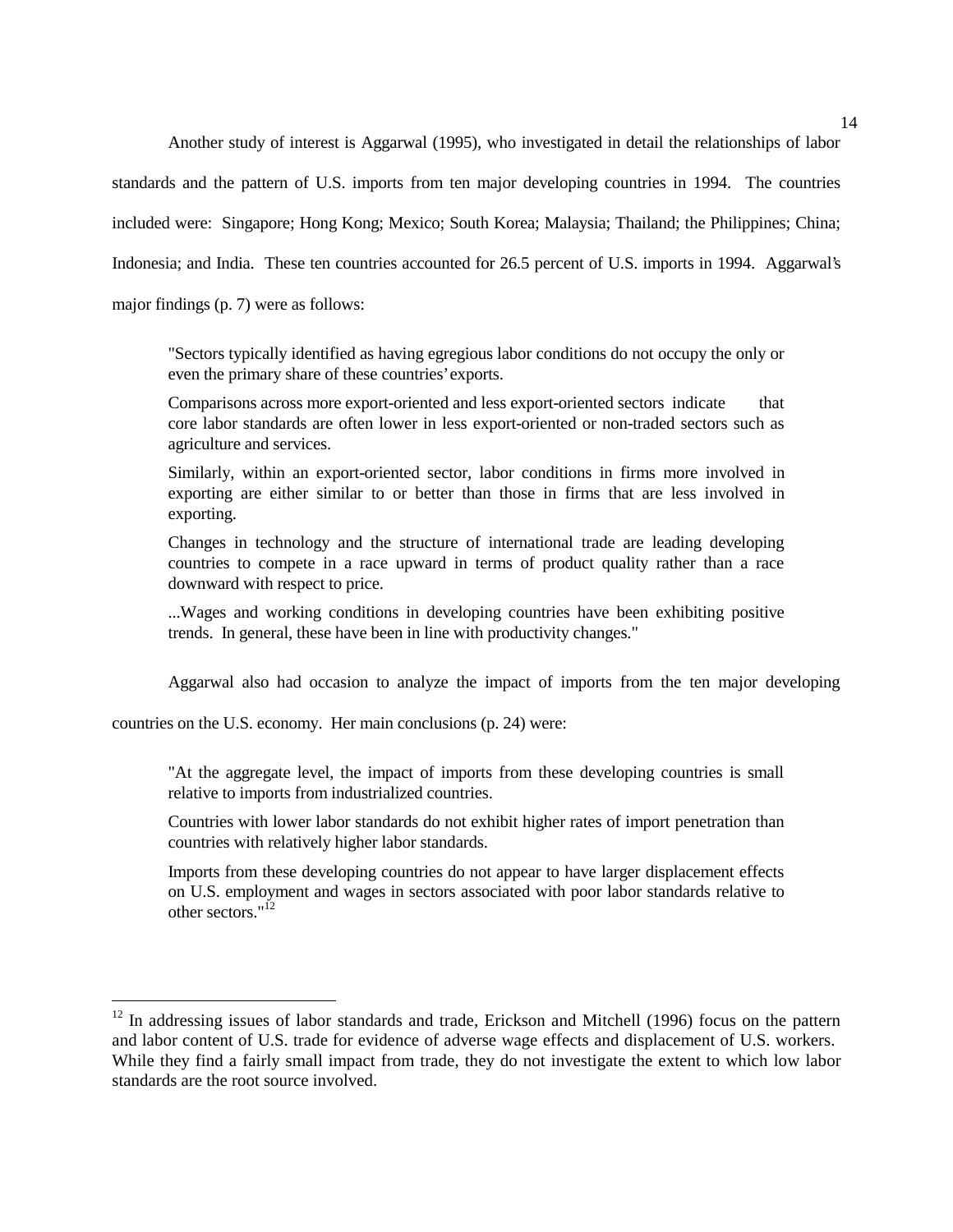Finally, we may cite some of the main conclusions from the summary of the OECD Report on

Trade, Employment and Labour Standards (1996, p. 5):

"...empirical research suggests that there is no correlation at the aggregate level between real-wage growth and the degree of observance of freedom-of-association rights;

...there is no evidence that low-standards' countries enjoy a better global export performance than high-standards' countries;

...a detailed analysis of US imports of textile products (for which competition from lowstandards' countries is thought to be most intense) suggests that imports from highstandards' countries account for a large share of the US market. Moreover, on average, the price of US imports of textile products does not appear to be associated with the degree of enforcement of child labour standards in exporting countries;

...some cases have been recorded where governments appear to deny core standards to workers or do not enforce them deliberately with the aims of improving sectoral trade competitiveness or attracting investment into export-processing zones (EPZs); the expected economic gains from such a strategy are, however, likely to prove short lived and could be outweighed in the longer term by the economic costs associated with low core standards: $\ldots$ "<sup>13</sup>

While the studies cited above may not constitute the final word on the relationships between labor

standards and trade, the conclusion seems inescapable that there is little compelling empirical evidence

suggesting that low labor standards have an impact on trade. $14$ 

 $13$  The OECD Report (p. 6) further notes that "... there is a positive association over time between successfully sustained trade reforms and improvements in core standards." They also note that core labor standards could be enforced without risking negative repercussions on FDI flows. "...These results imply that concerns expressed by certain developing countries that core standards would negatively affect their economic performances or their international competitive position are unfounded; indeed, it is theoretically possible that the observance of core standards would strengthen the long-term economic performance of all countries." There is certainly much to agree with in this conclusion, and I return to it below in discussing Freeman's (1993) research.

 $14$  Alan Krueger has suggested to me that this is consistent with the view that the demand for international labor standards in the United States does not emanate from disguised protectionism. On this matter, see the discussion below of Krueger's research.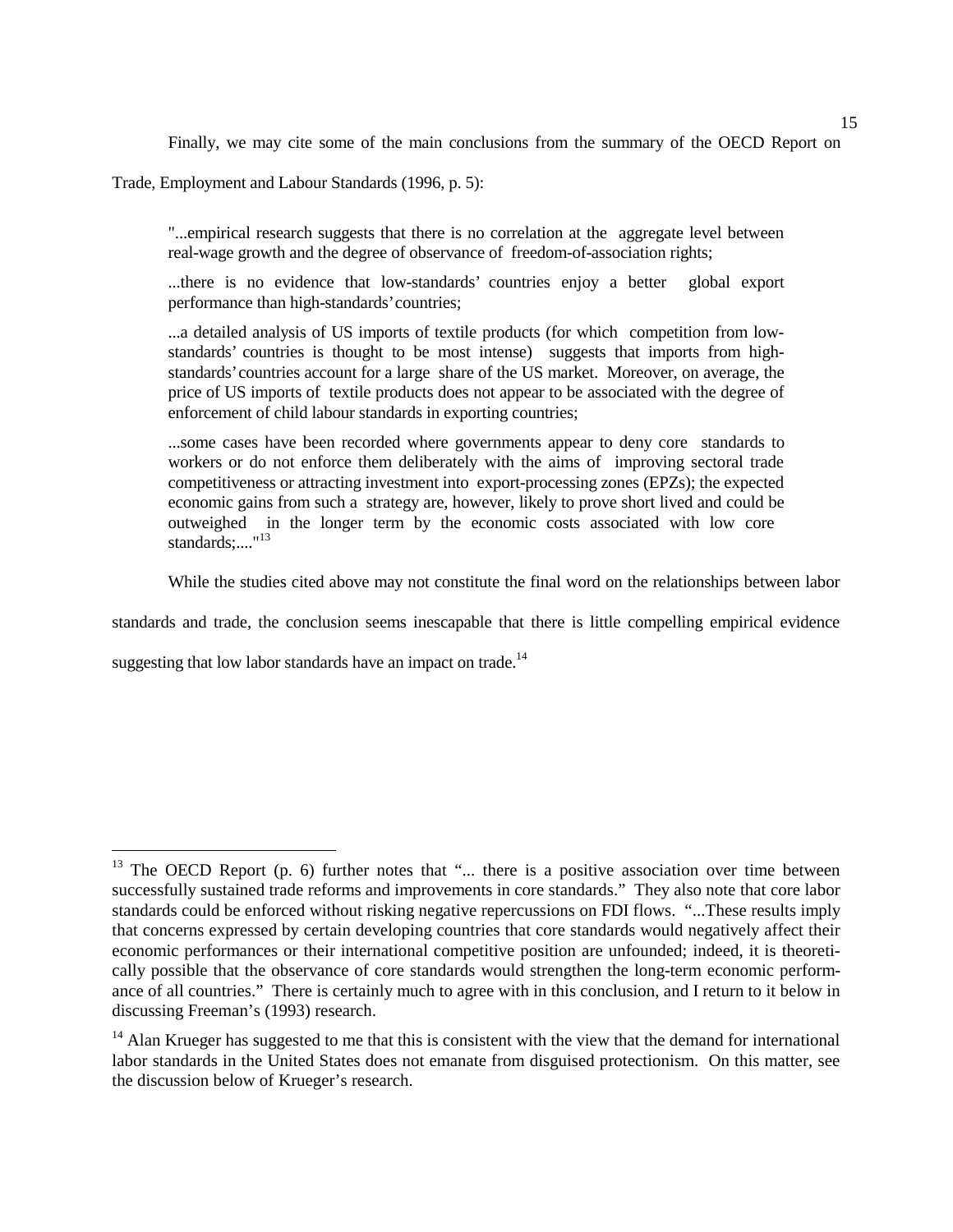#### **Labor Standards and Foreign Direct Investment (FDI)**

As mentioned in earlier discussion, it is often alleged that multinational enterprises may be attracted to locate in countries with lower labor standards to take advantage of lower costs. The available empirical evidence actually indicates the opposite to be the case.

Thus, Rodrik (1996) investigated the determinants of U.S. FDI abroad during 1982-89, including measures of foreign exchange distortions, population, and income growth in host countries together with the various indicators of labor standards. He found (p. 22) that: "Countries with a lower democracy score and a higher CHILD score have received *less* foreign investment during 1982-89 than would have been predicted on the basis of other country characteristics. Taken at face value, these results indicate that low labor standards may be a hindrance, rather than an attraction, for foreign investors." Aggarwal (1995, p. 7) reached a similar conclusion: "U.S. foreign direct investment is not typically concentrated in countries or industries with poor labor standards." Finally, as reported in OECD (1996, p. 6): "...while core labour standards may not be systematically absent from the location decisions of OECD investors in favour of non-OECD destinations, aggregate FDI data suggest that core labour standards are not important determinants in the majority of cases."

Thus, the empirical evidence suggests rather convincingly that low labor standards are not reflected in the existing trade performance of the major developing countries and that FDI is more attracted to countries with high rather than low standards.

#### **Labor Standards and the Role of Interest Groups**

As mentioned above, the conventional political economy view of international labor standards is that support for standards reflects protectionist interests in the United States and other industrialized countries. In an effort to test this proposition empirically, Krueger (1996) analyzed the determinants of support in the U.S. House of Representatives for the Child Labor Deterrence Act of 1995. If approved, this Act could prohibit imports of goods produced abroad by child labor under specified circumstances,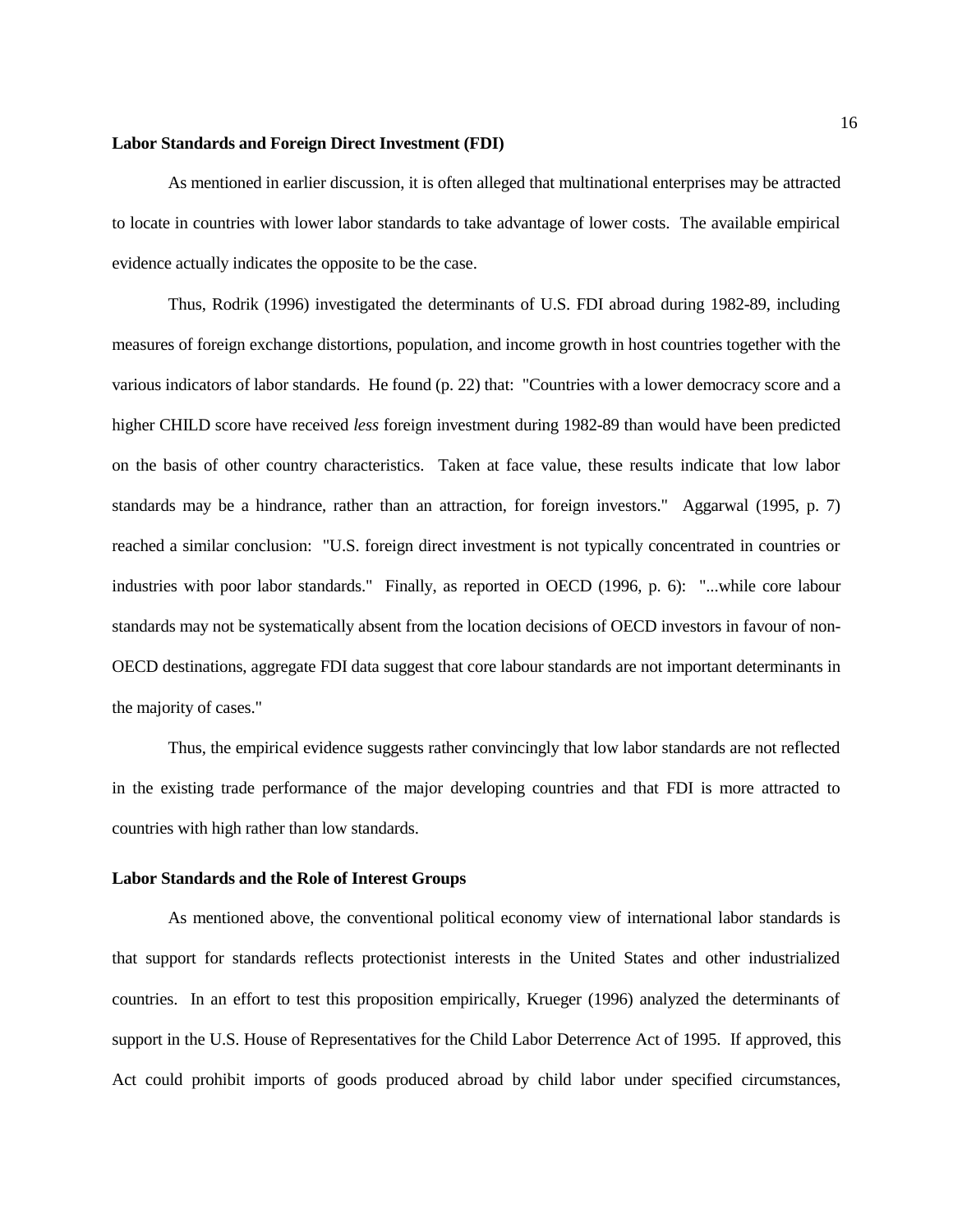including by children under 15 years old and subject to a review of child labor practices by the U.S. Secretary of Labor. The Act has been co-sponsored by Senator Tom Harkin (D-IA) and Congressman Barney Frank (D-MA), with 35 co-sponsors in the House and 7 in the Senate.

Krueger hypothesized that support for the legislation would be strongest in districts in which there are relatively large numbers of unskilled workers, as measured by high-school completion rates. Other independent variables included in the analysis were: the proportion of unionized workers in a given state; previous votes on NAFTA and GATT; party affiliation; the representative's "liberalness" rating by the Americans for Democratic Action (ADA); the representative's popular vote in the 1994 election; and the number of terms served. Using a linear probability model for estimation purposes, Krueger found that "...Congressmen from districts with a high concentration of high school dropouts are *less* likely to cosponsor the Child Labor Deterrence Act. ...This finding is contrary to what I would expect from a simple political economy model...." Krueger also found that higher rates of unionization were associated with support for the Child Labor Deterrence Act as were representatives who were Democrats and also had voted against NAFTA and GATT.

In interpreting his results, Krueger (p. 21) suggested that the demand for international child labor standards should be considered to be a "normal" good, following Freeman (1994a). That is, voters with higher socioeconomic attainment will select Congressmen who favor limitations on employment of child labor. He further argued that unionized workers who tend to be more highly skilled and thus may not benefit directly from a ban on imported goods made with child labor may in this case be acting to pursue policies that strengthen worker rights more generally rather than pursuing their own narrow self interest. He goes on more broadly to state (p. 22): "Indeed, in many instances I am surprised that the AFL-CIO uses its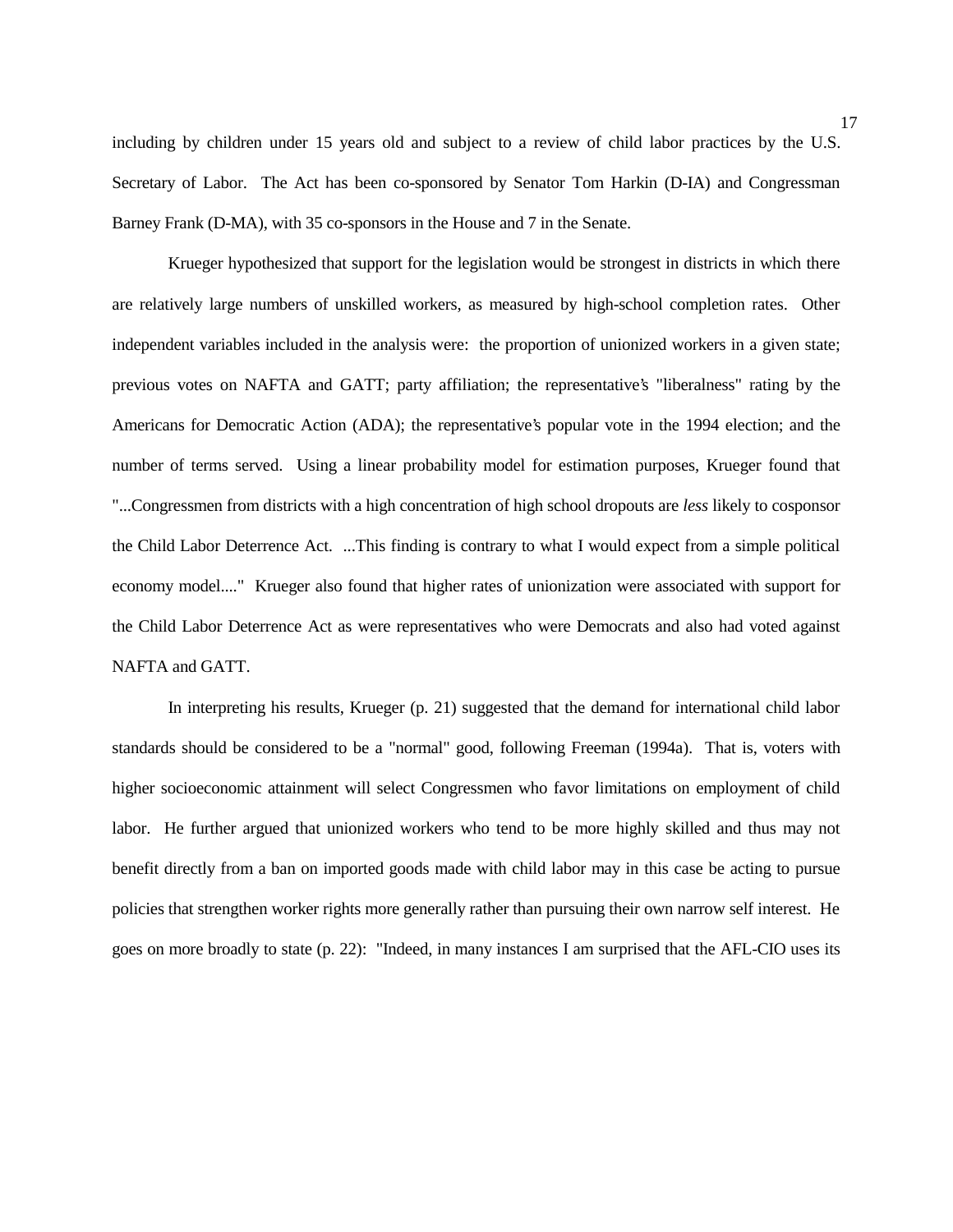limited political capital to press for international labor standards that are of little benefit to its members, when instead it could pursue policies that are of much greater direct benefit to its membership."<sup>15</sup>

While Krueger's results are suggestive, they are by no means definitive. In particular, as Srinivasan (1996) has noted, a representative may have chosen not to sponsor the legislation and yet may be supportive of it. Further, since less educated and less skilled individuals tend to vote less, their interests may not have been given sufficient weight in the representative's deciding whether or not to be a cosponsor. Finally, as already noted, Krueger's results suggest support for the legislation from representatives from districts with a higher rate of unionization and voting records opposing NAFTA and GATT.

Another noteworthy empirical study is by Freeman (1993) who investigated the evidence in developing countries for and against government intervention designed to introduce/remove labor-market distortions and, alternatively, to enhance labor-market institutions.<sup>16</sup> He labels these two views, respectively, the "World Bank Distortion View" and the "International Labour Organization (ILO) Institutional View." These views differ insofar as removing interventions is believed to enhance economic efficiency and welfare, whereas introducing interventions is believed to lead to these same results.

Freeman (p. 119) notes that: "The distortion case hinges on four claims about interventions: they misallocate labor, waste resources through rent-seeking, impair adjustment to economic shocks, and deter

<sup>&</sup>lt;sup>15</sup> Krueger also has examined other aspects of child labor, including the relationship between employment of children and GDP per capita and the experiences with compulsory schooling laws. He found that employment of young children was negatively related to GDP per capita. That is, child labor is more prevalent in low-income regions and negligible in high-income regions. This is a clear demonstration of the fact that restrictions on child labor can be looked at as a normal good, in this case less of it being condoned as per capita incomes rise. Evidence on the effects of compulsory schooling laws suggested that there may be definite benefits from such laws in high-income countries, but that there is widespread noncompliance with existing laws in many low-income countries. These findings suggest that reliance on child labor in low-income countries will diminish as family incomes rise, and that realization of the benefits of compulsory schooling laws depends on increasing economic opportunities and financial support for poor families so as to reduce their dependence on employment of their children.

<sup>&</sup>lt;sup>16</sup> See also Freeman (1994b) which contains empirical studies of labor-market institutions and policies in several industrialized countries and some lessons for the United States suggested by the experiences of other countries.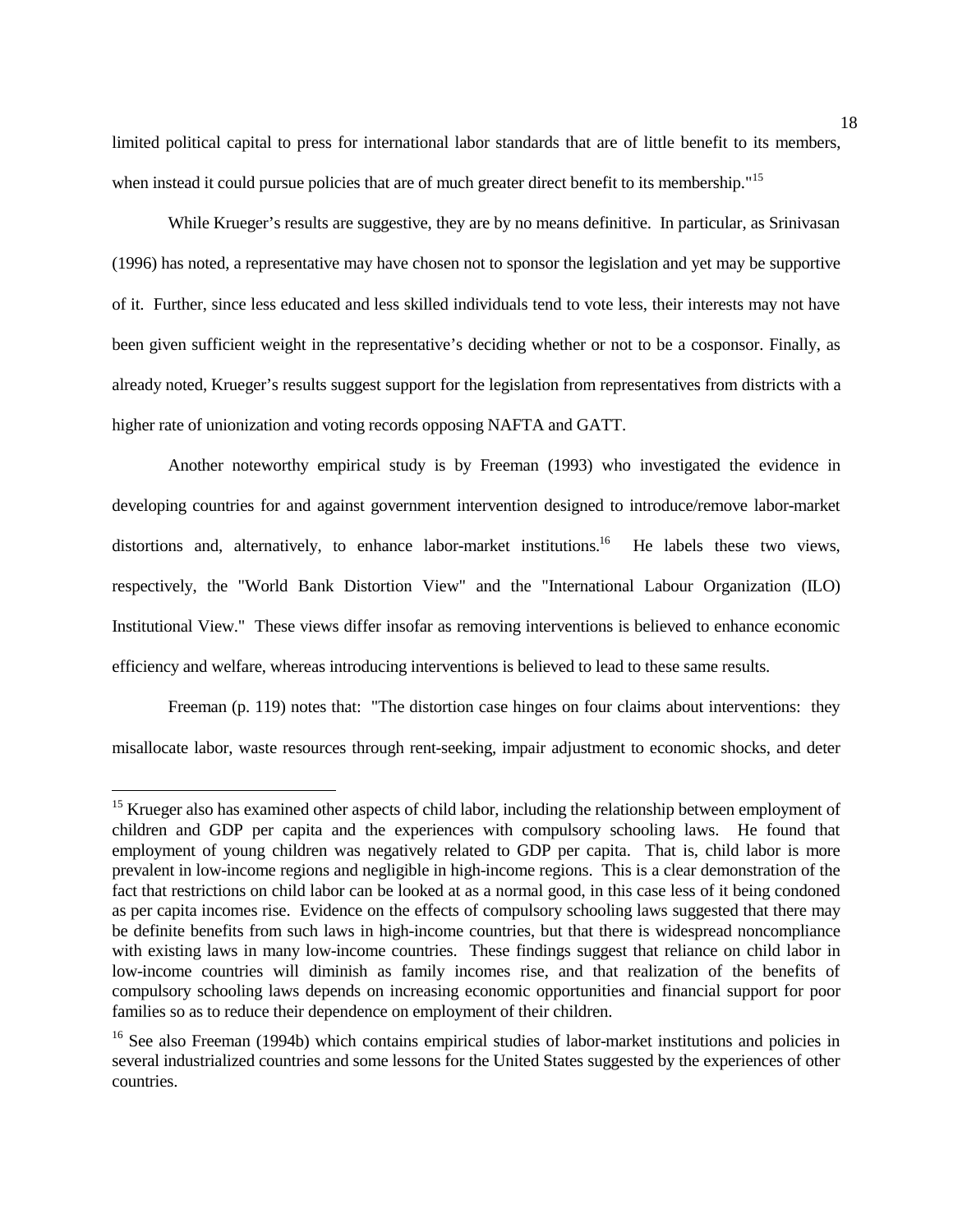investment, thereby reducing economic growth." But the Institutional View rejects these claims (p. 121):

"When actual labor markets operate differently from the ideal, institutional modes of influencing outcomes,

such as collective bargaining, tripartite negotiations, and government-mandated wages or labor standards,

can be Pareto improvements. In the institutionalist view, they usually are." To investigate the validity of

these alternative views, Freeman examined evidence for selected developing countries mainly during the

1980s. He considered: (1) sectoral wage differentials; (2) nonwage labor costs; (3) minimum wages; (4)

wage adjustments; (5) employment security regulations; and (6) collective bargaining.

His findings can be summarized as follows:

 $\overline{a}$ 

(1) Public sector and urban wage premia have decreased remarkably in Africa and Latin America during the 1980s. There have been longstanding wage differentials among comparable workers in many developing countries, apparently despite differences in policy interventions and institutions.

(2) Nonwage labor costs (i.e., payroll taxes, unemployment compensation, other fringes) do not appear to be distortionary.

(3) Depending on their level, minimum wages could be distortionary, but these distortions have not been serious in several instances, and minimum wages have actually been lowered to prevent undue negative employment impacts in some cases.

(4) Real wages apparently dropped sharply in many countries in response to macroeconomic and structural adjustments, although unemployment may have increased.

(5) There is mixed evidence on the effects of job security and other employment regulations. Further, relatively large public sector employment could be, but is not necessarily, distortionary.

(6) There is no consistent evidence that suppression of unions promotes economic growth, or that the relative presence or absence of unions retards or encourages growth.<sup>17</sup>

It would appear from Freeman's empirical findings that neither the distortion nor the institutional

view of labor-market policies and institutions is clearly supported by the available data. In particular, real

<sup>&</sup>lt;sup>17</sup> In her Symposium comments, Linda Lim pointed out that, in spite of the absence of formal worker rights and standards in such Southeast Asian countries as Malaysia, Singapore, and Indonesia, wages and working conditions had improved markedly. In contrast, the experiences in Thailand and the Philippines had been much less favorable even though these nations encouraged worker rights and minimum wages. She also noted that both Malaysia and Singapore had attracted considerable inflows of FDI and that workers had benefitted in the firms involved.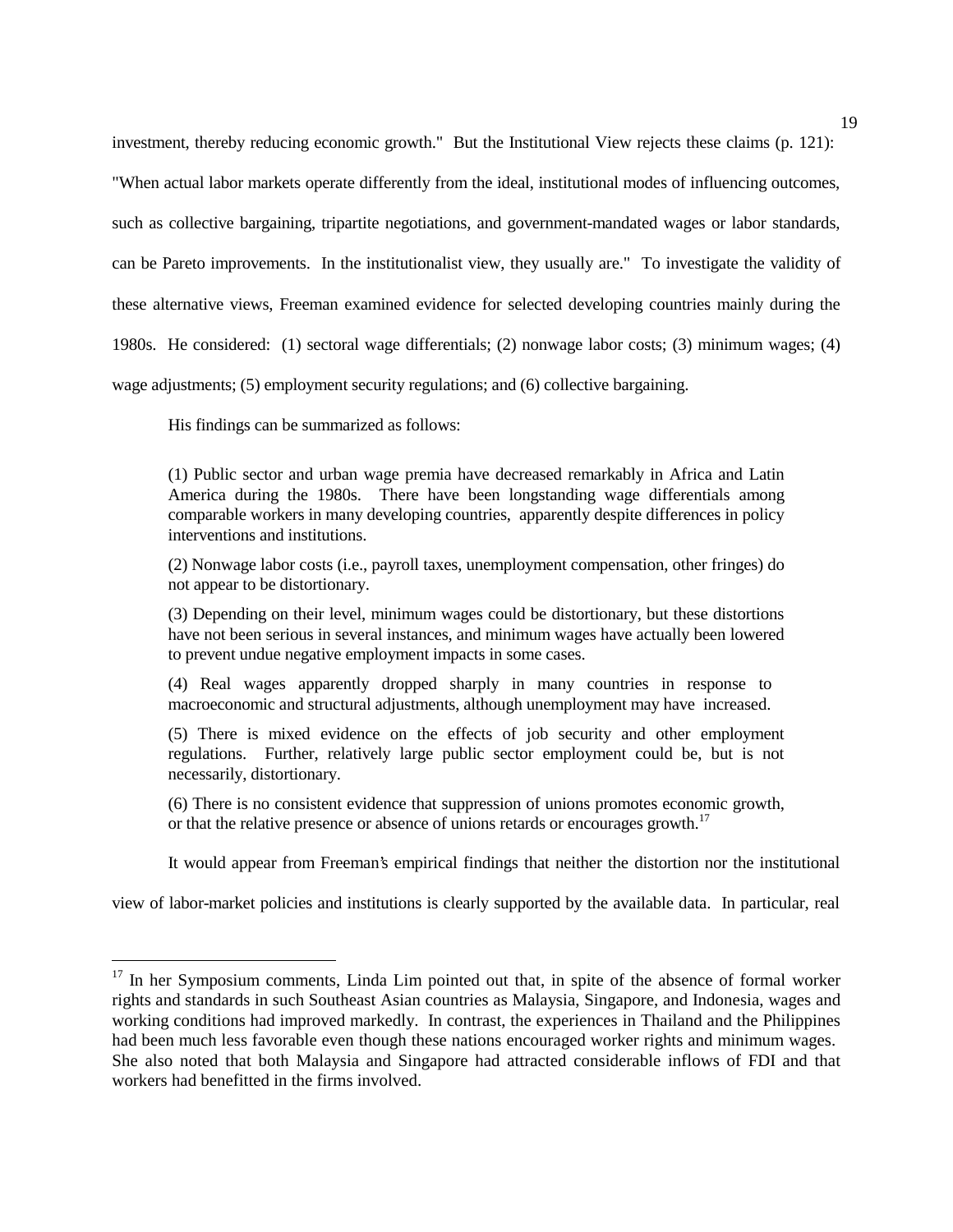and relative wages in developing countries turned out to be much more flexible in response to changing market conditions than the strict distortionist view would suggest. With his findings in mind, Freeman developed a theoretical model in which labor-market interventions may influence attitudes towards reforms and ways of expressing these attitudes. The thrust of this model was that it is important to identify the winners and losers involved in making changes in labor-market policies, how their positions and composition may change over time, and what kinds of side payments may be necessary to generate continued support for the policy changes. Freeman's overall conclusion was that the costs and benefits of labor-market policies will depend on individual country circumstances.

This selective review of labor standards and the role of interest groups leaves the present author at least with a rather agnostic view of the issues. Our theoretical discussion suggested that it was difficult conceptually to make a case for pursuing universally mandated labor standards. Further, the conclusions of the empirical evidence were that international differences in labor standards do not have any significant impact on existing patterns of trade and that flows of FDI respond to high rather than low standards. Moreover, despite the prominence of the view that insufficient labor standards may reflect policy distortions and protectionist pressures, the available empirical evidence in support of this view is mixed. Finally, there may be grounds for interventions involving labor standards that enhance the efficiency and equity of labormarket institutions in given circumstances and in ways that are not adequately reflected in the distortions framework.

Because labor standards are obviously important in the current policy environment, it is essential to consider the alternative arrangements that exist for their monitoring and enforcement. This will be done in the following section. We will conclude with some recommendations that may serve the interests and needs of both high- and low-income countries.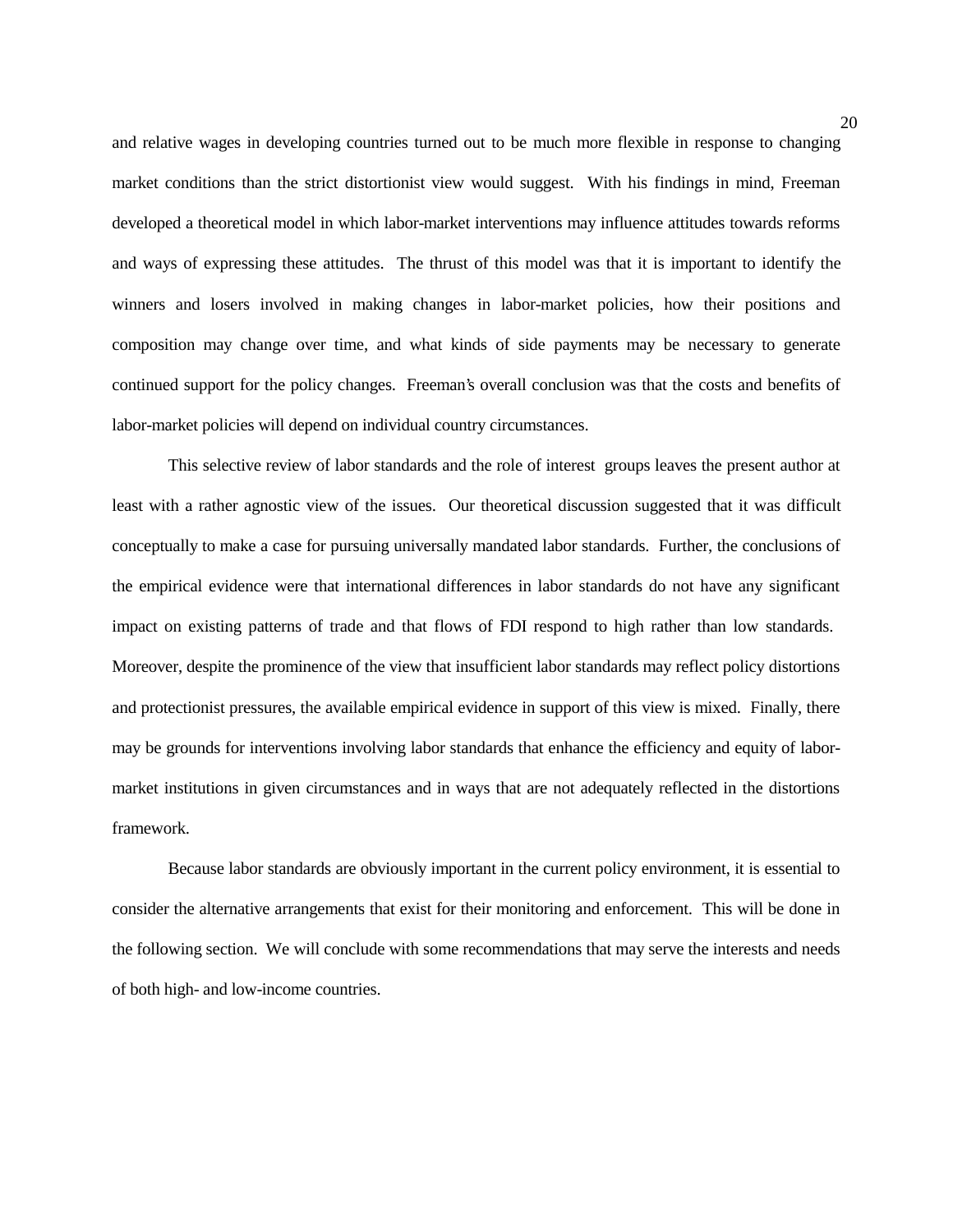#### **V. Monitoring and Enforcement of Labor Standards**

Labor standards are presently dealt with in a variety of settings: global; regional; national/unilateral; and other, including private, arrangements. We shall discuss briefly each of these in turn.

#### **Global Arrangements**

The main international organization that is concerned with labor standards is the ILO, which was established as part of the Treaty of Versailles of 1919 following the end of World War I. The methods and principles set out in the ILO constitution deal with all conceivable aspects of labor standards. As stated in ILO (l988, p. 4), ILO action designed to promote and safeguard human rights takes three main forms: (1) definition of rights, especially through adoption of ILO Conventions and Recommendations; (2) measures to secure the realization of rights, especially by means of international monitoring and supervision but not by imposition of trade sanctions; and (3) assistance in implementing measures, particularly through technical cooperation and advisory services. Since World War II, the role and influence of the ILO regarding labor standards have been central to the declarations and efforts of the United Nations and associated regional organizations designed to protect and promote human rights. Rodrik (1996, p. 15) notes that 174 ILO Conventions have been approved since 1919, although some of them have been revised by other Conventions subsequently.

We have already mentioned what might be considered to be ILO core labor standards. According to OECD (1996, p. 4), these include: Conventions 87 and 98 relating to freedom of association, the right to organize, and collective bargaining; Conventions 29 and 105 prohibiting all forms of forced labor; Convention 111 dealing with non-discrimination in employment; and Convention 138 providing for a minimum age for employment of children. It is interesting that formal ratification of ILO Conventions differs considerably among ILO members, apparently because particular Conventions may be at variance with national laws and institutional practices. Thus, for example, as Rodrik (1996, p. 15-16) notes, the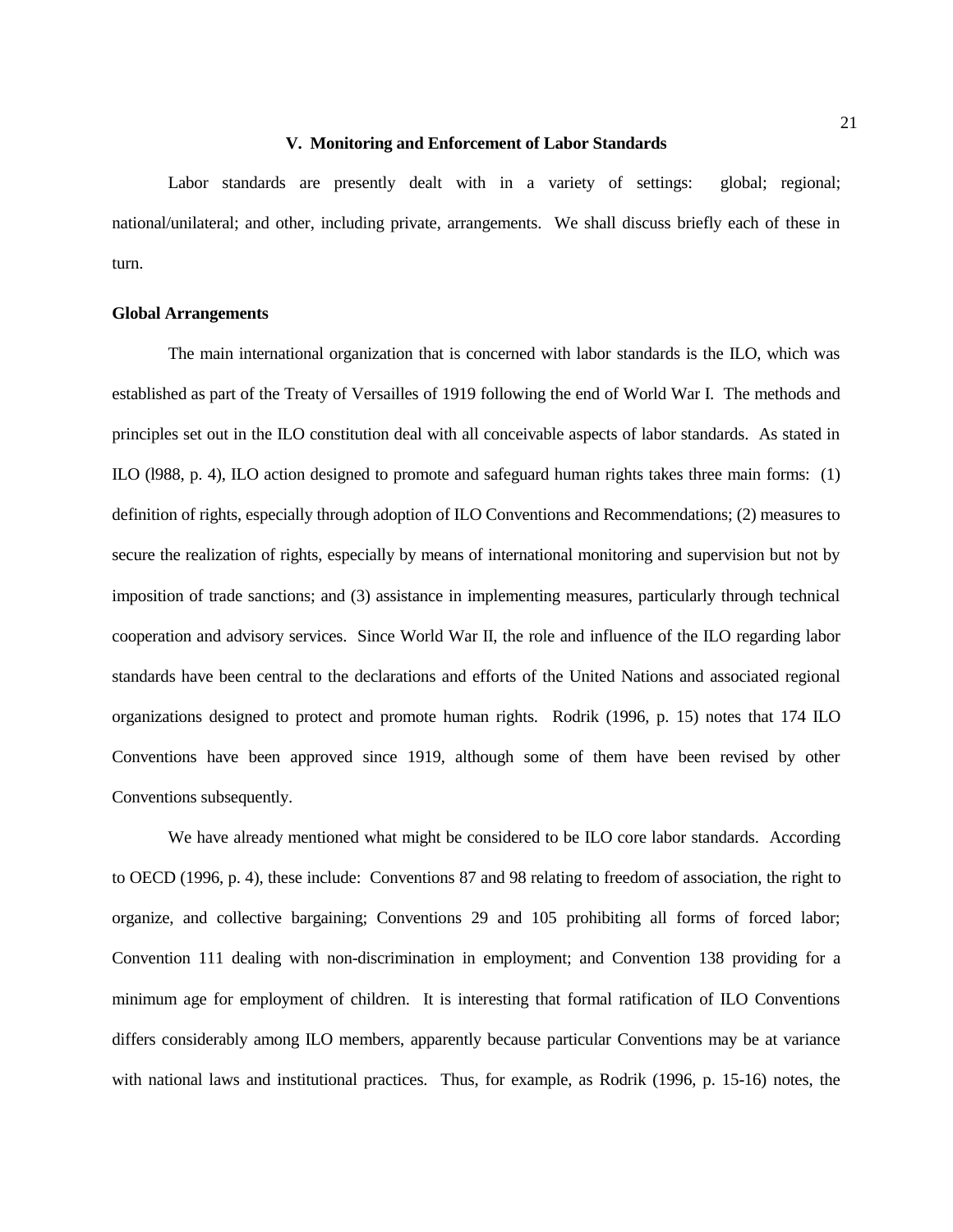United States has ratified only 11 ILO Conventions in all whereas several other industrialized and developing countries have ratified a significantly larger number of Conventions. Ratification of ILO Conventions may therefore not be an accurate indicator of existing national regulations governing labor standards, and there are many cases in which ratified Conventions are in fact not enforced.

In looking over the spectrum of international organizations that have been created over the years, Srinivasan (1995, pp. 3-4) points out that these organizations have been specialized according to function. For example, he notes the particular rules and mandates that apply to such organizations as the: ILO; GATT/WTO; UNCTAD; World Bank; International Monetary Fund; Universal Postal Union; and Berne and Paris conventions. The issue that he raises then is whether it is desirable and efficient to require that individual organizations assume responsibilities for rules for which the organizations were not designed. More specifically, he argues that issues of labor standards are best left to the ILO and should not be mandated to the GATT/WTO, which has been designed to articulate, monitor, and enforce the rules governing the international trading system.<sup>18</sup>

It is interesting in this connection, as Charnovitz (1987, pp. 566-67) has noted, that issues of alleged unfair competition involving labor standards were addressed in Article 7 of Chapter II of the 1948 (stillborn) (Havana) Charter of the International Trade Organization (ITO). Since the GATT was conceived with a more narrow mandate as compared to the ITO, it did not address labor standards, except in Article XX(e) that provides for prohibition of goods made with prison labor. Charnovitz (p. 574) notes further that as early as 1953 the United States proposed (unsuccessfully) adding a labor standards article to the GATT. This would have empowered GATT members to take measures against other countries under the provisions of GATT Article XXIII (Nullification and Impairment). The United States continued, again unsuccessfully,

<sup>&</sup>lt;sup>18</sup> Similar views are expressed in Bhagwati (1995), Charnovitz (1995), and Pangestu (1996). Some Symposium participants took issue with this characterization of the GATT/WTO, arguing that it constitutes a forum for discussion and negotiation on trade-related matters, and, in this light, should include issues of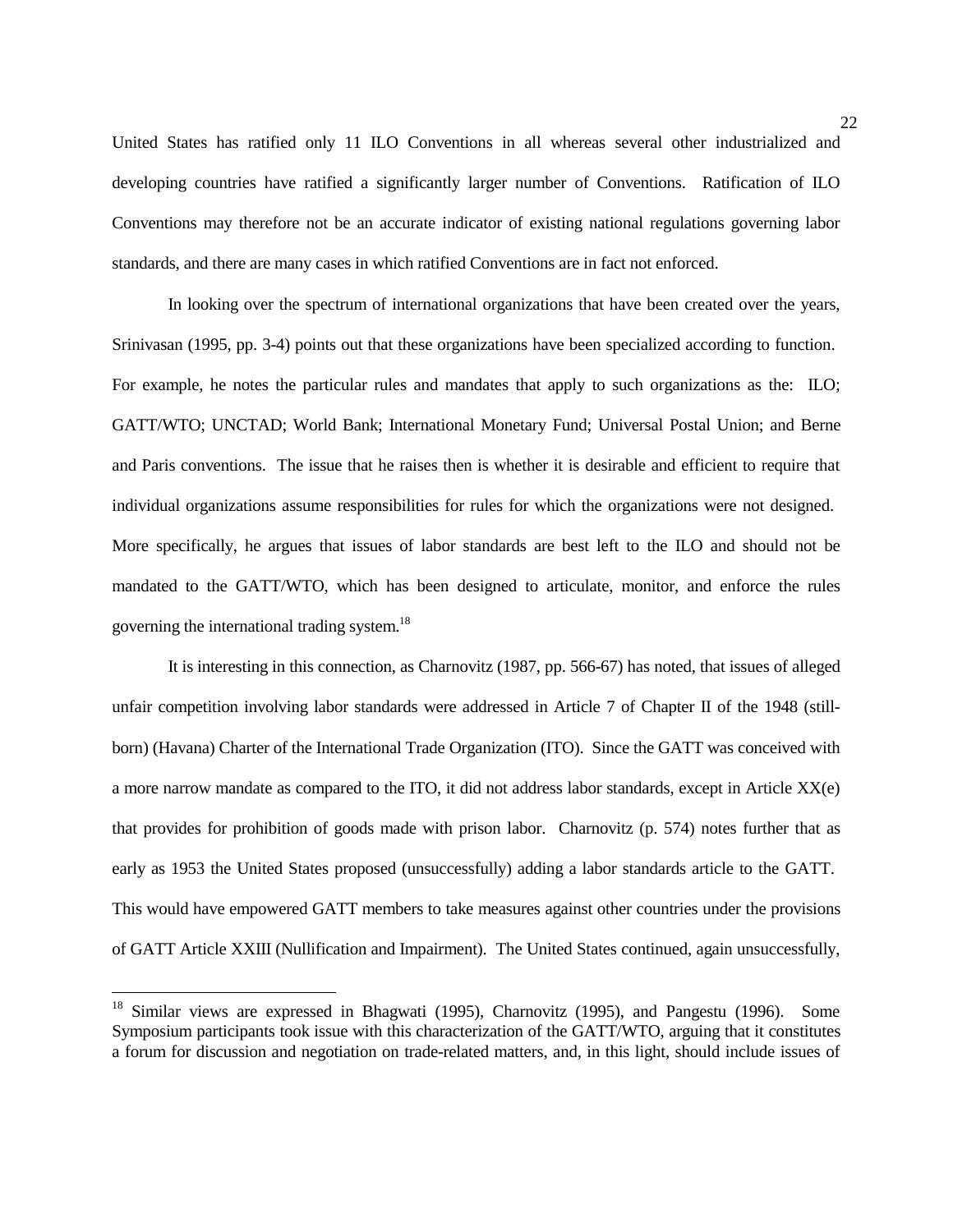to push for negotiation of a GATT article on labor standards in both the Tokyo and Uruguay Rounds of Multilateral Trade Negotiations in the 1970s and 1980s. But the international community was put on notice in April 1994 at the Marrakesh signing of the Uruguay Round accords that the United States intended to pursue issues of labor standards in future multilateral negotiations.

In the interim, there have been efforts at drafting a so-called social clause dealing with core labor standards and including trade sanctions for noncompliance that might eventually be incorporated into the WTO. As noted in Aggarwal (1995, p. 38), in June 1994, the ILO began a research program dealing with the integration of social welfare and trade policy. A central objective was to develop a stronger enforcement mechanism. The ILO Working Party on the Social Dimensions of the Liberalization of International Trade proposed that the ILO and WTO work jointly on the oversight of international core labor standards, with the ILO concentrating on international monitoring and the WTO responsible for enforcement by means of trade-related sanctions. But because of disagreements among the ILO Working Party country representatives, it was decided in early 1995 to suspend further discussion of the use of trade sanctions for alleged noncompliance with core labor standards. Instead, as noted in OECD (1996, pp. 7-8), the ILO has undertaken a program of research on the effects of trade liberalization on core standards and a review of ILO means of action for the promotion of standards.

The United States, with some support from France and southern European Union members, Canada, and Japan, have nonetheless continued to pursue the issue of trade and labor standards in the context of the WTO. There is an ongoing effort to add the issue to the agenda for the WTO ministerial meeting that will be held in Singapore in December 1996. Thus, in this connection, de Jonquieres and Williams report in an article in *The Financial Times* (June 20, 1996, p. 8) that:

labor standards. Some concern was nevertheless expressed about overloading the WTO with labor standards and other new issues like the environment and competition policy.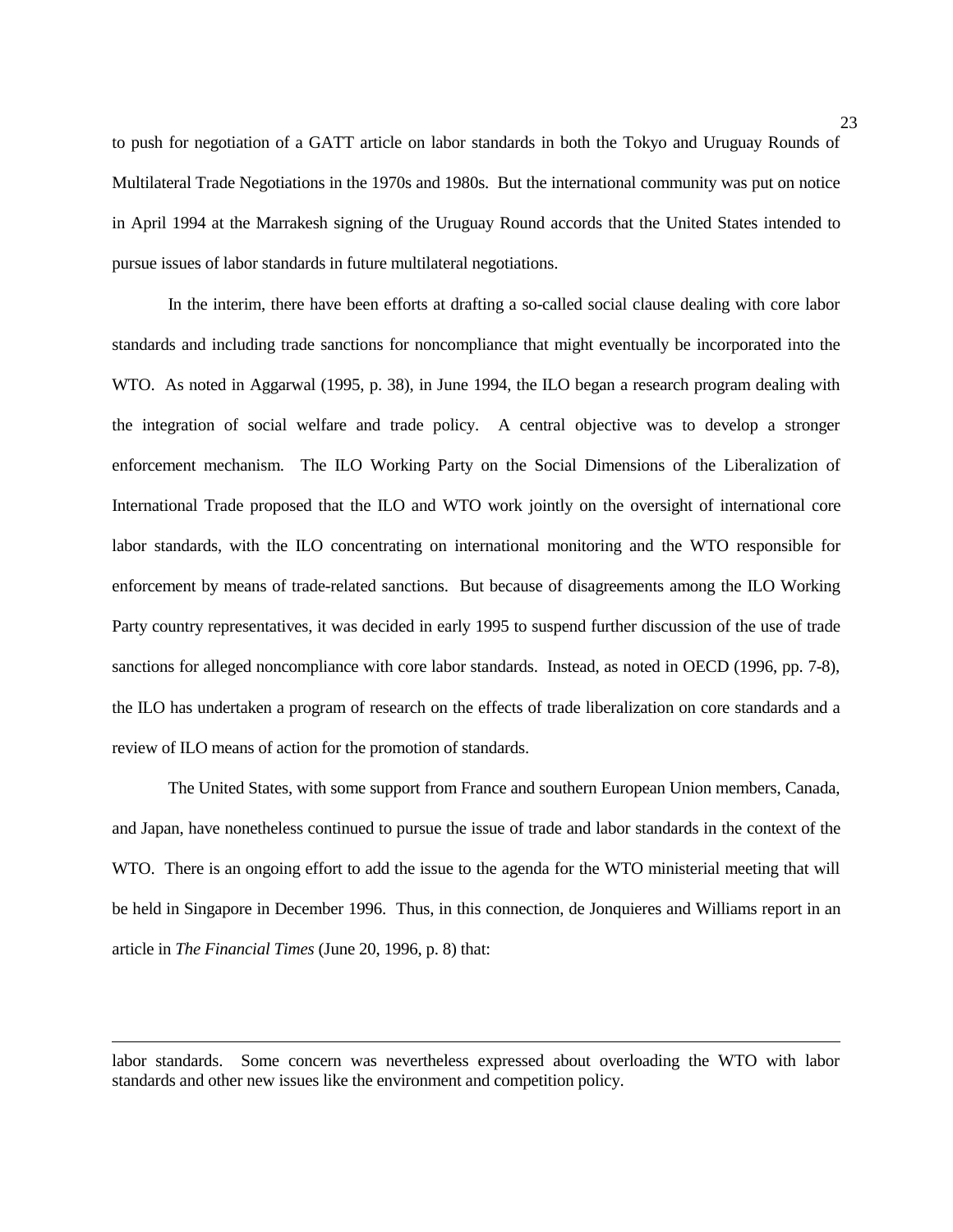"The US has not in, in fact, sought to make its case on economic grounds. It also insists it is not seeking an excuse to erect trade barriers or discriminate against low-wage competitors, and does not want labour standards upheld through trade sanctions.

Washington's argument, echoed by Sir Leon Brittan, EU trade commissioner is that popular feeling on the issue is so strong that unless the WTO at least acknowledges it, public support for trade liberalisation risks being undermined.

'We need to be able to give a political signal to our domestic workforce that, while they may face competition from workers in lower-wage countries, they will not face competition on the basis of denied worker rights,' a recent US position paper says.

The US wants WTO ministers to issue a 'political declaration' in Singapore linking the maintenance of an open world trade system to promotion of 'core' labour standards, such as freedom of association, prohibition of forced labour and elimination of exploitative child labour.

It also wants the ministers to create a working party to identify and report back to them on links between labour standards and WTO rules.

But recent US efforts to clarify its aims appear to have won few converts. South-east Asian trade ministers are committed to opposing any discussion of trade and labour standards in the WTO, as is India."

The U.S. position could be interpreted in part as pre-election posturing by the Democrats, as de

Jonquieres and Williams note, especially since the Republicans have opposed linking labor standards and trade. The Republican controlled Congress has been reluctant to grant "fast-track" negotiating authority to the Clinton Administration so long as the intention is to include labor issues as part of any future trade negotiations. Depending on the outcome of the U.S. election, it is therefore possible that the U.S. position on trade and labor standards may be muted. However, given U.S. political realities and concerns about issues of wage stagnation and inequality, it seems unlikely that the link between trade and labor standards

will disappear altogether from public discourse.

The question therefore remains whether or not the WTO is an appropriate forum for dealing with trade and alleged violations of core labor standards. It is pertinent in this connection to note the conclusion reached in the OECD Report on Trade, Employment and Labour Standards (1996, p. 8):

"Existing WTO provisions have not been designed for promoting core standards. Some of the suggestions under discussion would imply a reinterpretation of WTO practices and procedures while others would require to a greater or lesser extent renegotiation and amendment of WTO articles. Extending the WTO's Trade Policy Review Mechanism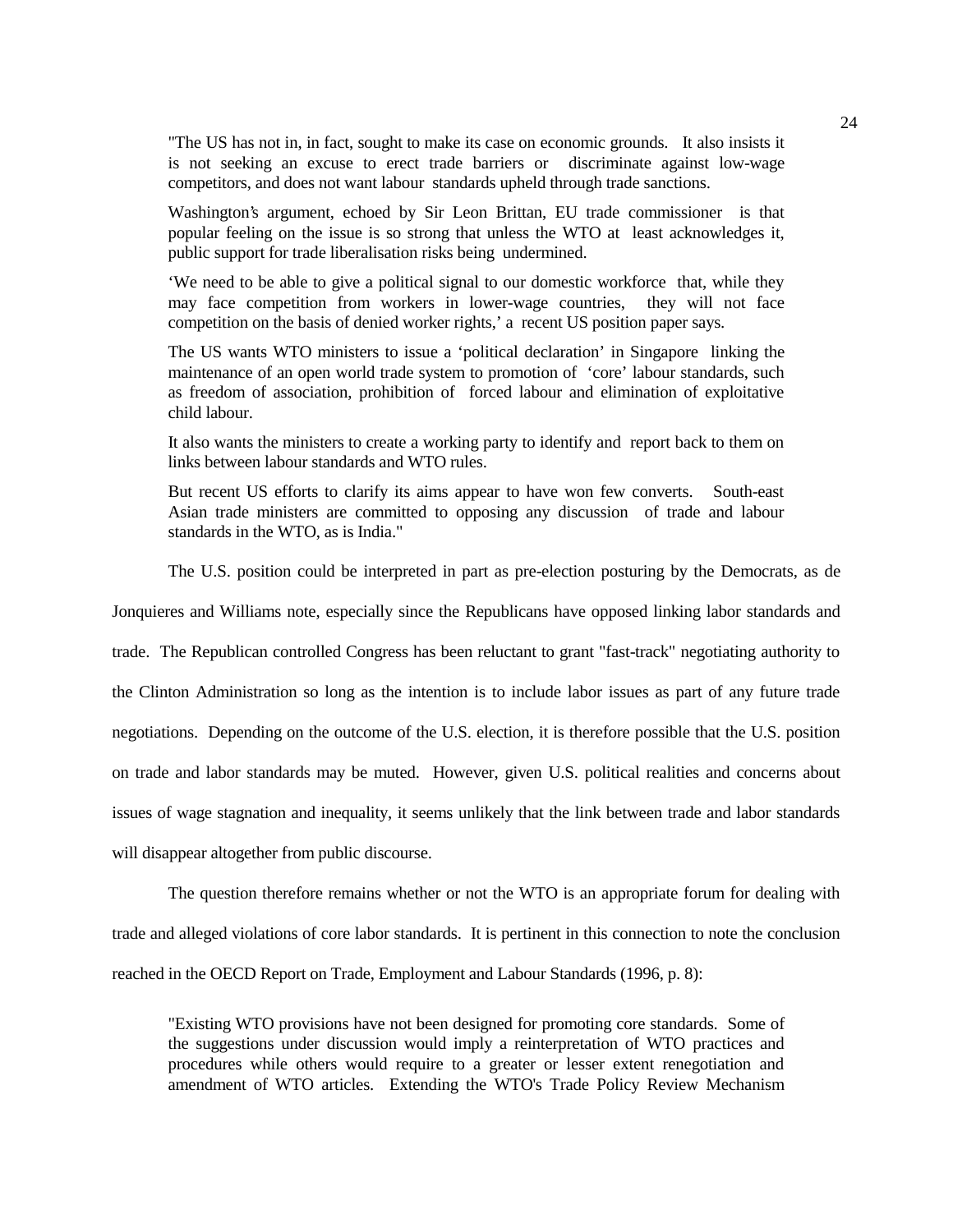procedure to include labour standards would fall into the former category while other proposals would fall into the latter. In all cases, a consensus among WTO Members on the appropriateness and effectiveness of using WTO procedures to promote core labor standards and on the institutional changes required would have to be reached. Such a consensus does not exist at present. However, while some countries continue to call for discussion of the issue in the WTO and others are opposed, this remains an issue for international consideration. The debate on this issue and on the associated conceptual and practical difficulties will continue."19,20

I shall return to the question of the appropriate international forum for addressing issues of

international labor standards in the concluding section below.

<sup>&</sup>lt;sup>19</sup> Rodrik (1996) makes a case for using the Uruguay Round safeguard procedures for investigating complaints arising from imports from countries with unacceptable labor standards that may be disruptive to domestic producing interests. He stresses the need for including the views of consumers and public interest groups in the importing countries as well as the views of foreign producers. Srinivasan (1996) has pointed out an important problem with Rodrik's argument, namely that there are all kinds of government regulations, besides labor standards, that influence production costs (e.g., building codes and zoning laws). Thus, in principle, objections might arise concerning imports that may not conform to any one or a host of domestic regulations. Singling out labor standards is then not convincing. It is not obvious, moveover, that the safeguards procedures, which are designed to be temporary, can be implemented with the broad representation that Rodrik recommends. Finally, as Anderson (1996) has observed, the U.S. experiences with antidumping and countervailing procedures certainly suggest how difficult it may be to avoid the temporary safeguard procedures from being captured by producing interests.

 $20$  It is also worth noting that Freeman (1994a, p. 32) is somewhat inclined to support the inclusion of labor standards in trade agreements: "Unlike trade economists who view any interference with free trade as the work of the devil, I would be pragmatic in this area. ...If trade negotiations are the only way to raise forcefully the standards flag in an international setting, why not? If trade sanctions can improve labor standards, that benefit must be weighed against the cost of lost trade. If trade sanctions can overturn an evil dictatorial regime and save human lives, go for it. Perhaps the standards issue will induce international trading groups to consider innovative ways that international trade might be used to finance improvements in standards." Krueger (1996, p. 13) has expressed a similar view: "Labor standards strike me as a legitimate subject of bargaining in trade negotiations. Presumably, a well-intentioned government will not accept an agreement unless, in total, it is expected to make the country better off. ...Since the demand for labor standards tends to rise with national income, many countries will endogenously desire to strengthen and enforce their standards following trade agreements." While the views expressed by Freeman and Krueger may be justified on pragmatic and political grounds, there is still a question of whether and how labor standards should be dealt with in the WTO multilateral context. The welfare gains from trade liberalization have long been a central feature of nondiscrimination in the GATT system. It would be a major departure from precedent if countries with allegedly low labor standards were now to be denied improved market access on these grounds.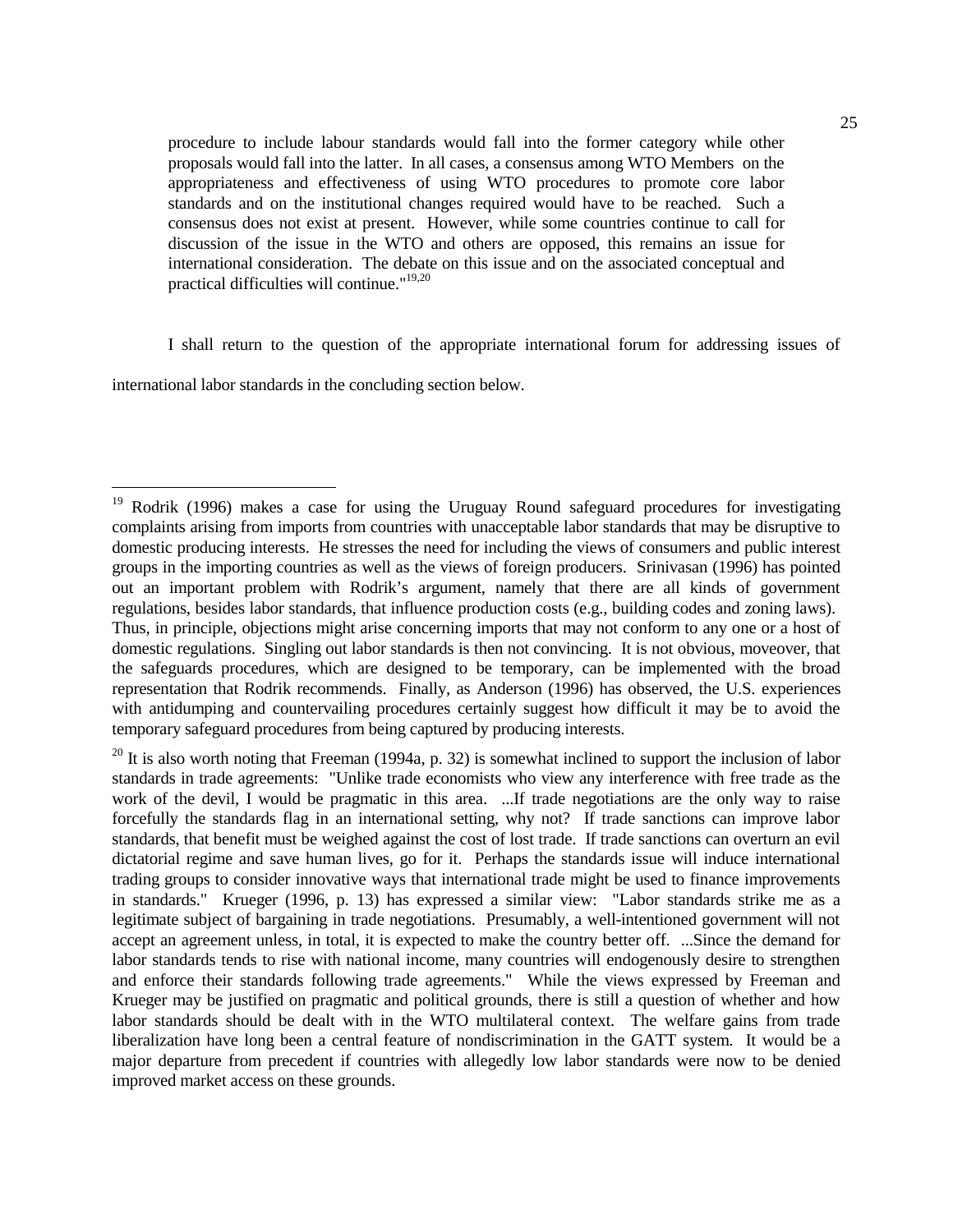## **Regional Arrangements**

#### *European Union*

 $\overline{a}$ 

Issues of worker rights have been a focus of attention in the European Union (EU) because of concerns over low-wage competition from some EU member countries, persistent unemployment, and wage stagnation. Sapir (1995b) notes that the first efforts to address the harmonization of social policies in Europe can be traced back to early stages of European integration prior to 1958. According to De Boer and Winham (1993, p. 17), the issue of a Community-wide Social Charter was first broached in 1972. Subsequently, with the issuance in 1985 of the white paper signalling the intention to remove remaining barriers to trade and creation of a Single Market, a Community Charter of Fundamental Social Rights for Workers was drafted in 1988. This Charter, which is quite comprehensive and encompasses the "core" and "other" labor standards noted in our earlier discussion, was adopted by all EU members except the United Kingdom. It was hoped to incorporate the Social Charter into the Maastricht Treaty in December 1991, but this was opposed once again by Britain. The Social Charter was subsequently approved by the other 11 EU members, but on a voluntary basis and not as part of the Maastricht Treaty.<sup>21</sup>

In his evaluation of the EU Social Charter, Sapir (1995a, pp. 742-743) concluded that harmonization of social policies was not a pre-condition of successful European trade liberalization and integration. He noted further that:

"In the mid-1990s, differences in labour standards between member states remain substantial and 'social harmonisation' remains a distant reality. ...whatever harmonisation has been achieved in Europe, it could not have occurred without redistributive mechanisms between countries. In the absence of such mechanisms, the harmonisation of social policies cannot be contemplated internationally."

<sup>&</sup>lt;sup>21</sup> The highlights of the Charter of Fundamental Social Rights are summarized in De Boer and Winham (1993, pp. 36-37), and the full text is to be found in Commission of the European Communities (1990).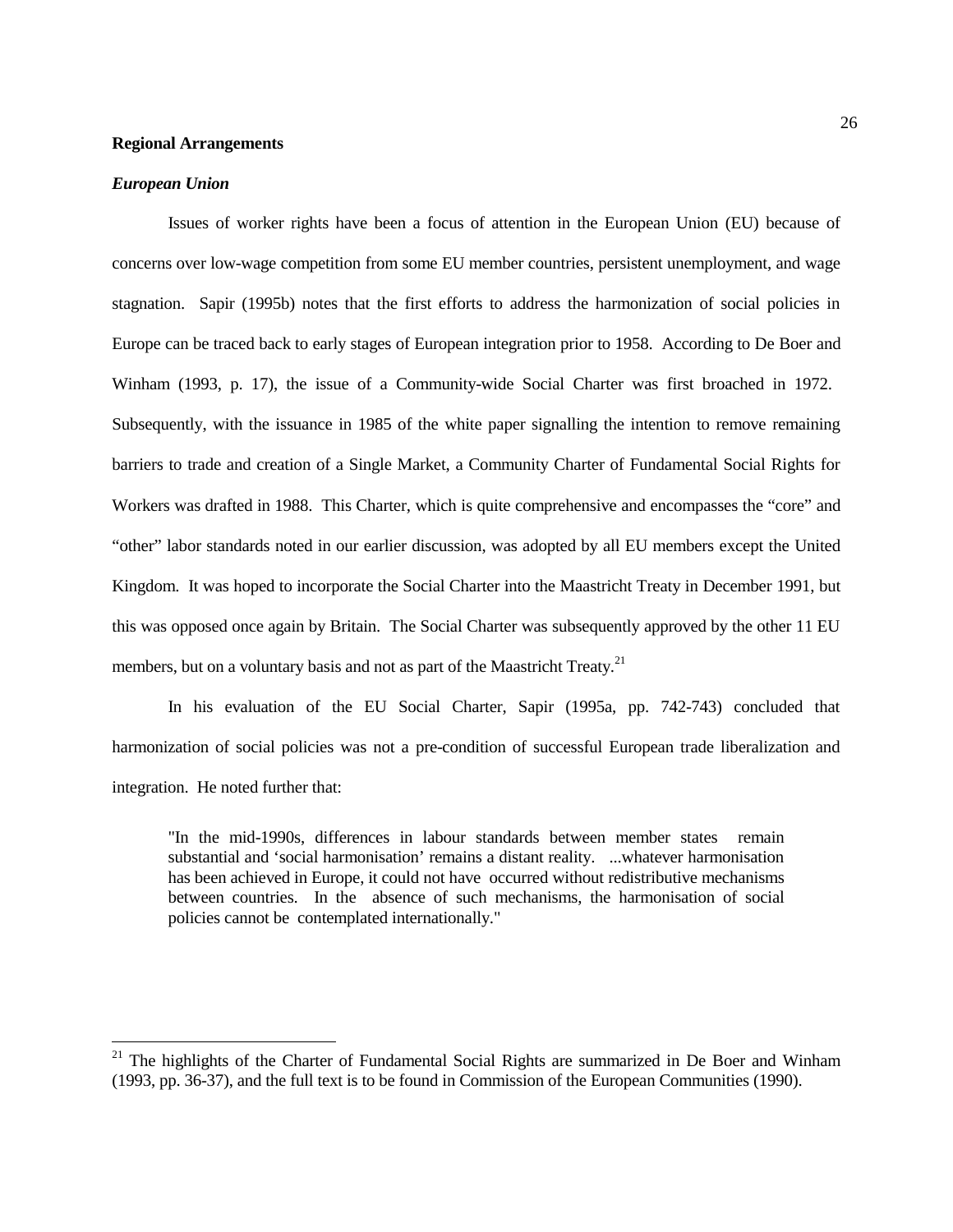### **NAFTA**

At the time that NAFTA was being negotiated, some observers urged that NAFTA include a Social Charter for North America as a possible means of protecting the interests of workers.<sup>22</sup> Instead of including a Social Charter, however, and since the NAFTA had already been signed by the member countries in the summer of 1992, the newly elected Clinton Administration opted to pursue a separate side agreement covering labor issues as well as an agreement covering environmental issues.<sup>23</sup> Aggarwal (1995, p. 34) has summarized the main features of the labor side agreement as follows:

"First, the NAFTA supplemental agreement contains a more comprehensive list of labor standards than the five typically present in U.S. trade programs [which are noted below]. The agreement commits each party to the promotion of eleven broad labor conditions ranging from freedom of association to migration policies. Second, the agreement does not attempt to apply U.S. standards or...common uniform criteria in its evaluation of labor conditions in other countries. Instead, the agreement contains different enforcement mechanisms for different standards. The complaint process consists of three stages--filing a petition with the domestic National Administrative Office (NAO), Ministerial consultations, and lastly consultation with the Evaluation Committee of Experts (ECE). Complaints pertaining to freedom of association, the right of collective bargaining, and/or the right to strike can only be taken to the second stage of the complaint process. More importantly, sanctions cannot be utilized to encourage enforcement of laws pertaining to these rights. Of the eleven labor principles, only the implementation of those pertaining to child labor, minimum employment standards, and occupational health and safety can be supported by sanctions."

Because it required some time to establish the institutional framework following the implementation of NAFTA in January 1994, there has been limited experience to date in administering the labor side agreement. As of August 1996, the U.S. NAO has received five submissions alleging non-compliance by Mexico with its labor laws. These submissions have involved issues of freedom of association being denied to Mexican workers. No action was recommended on two submissions, the third was withdrawn, and the fourth and fifth are pending. Mexico has received one

 $22$  A useful reference is Lemco and Robson (1993).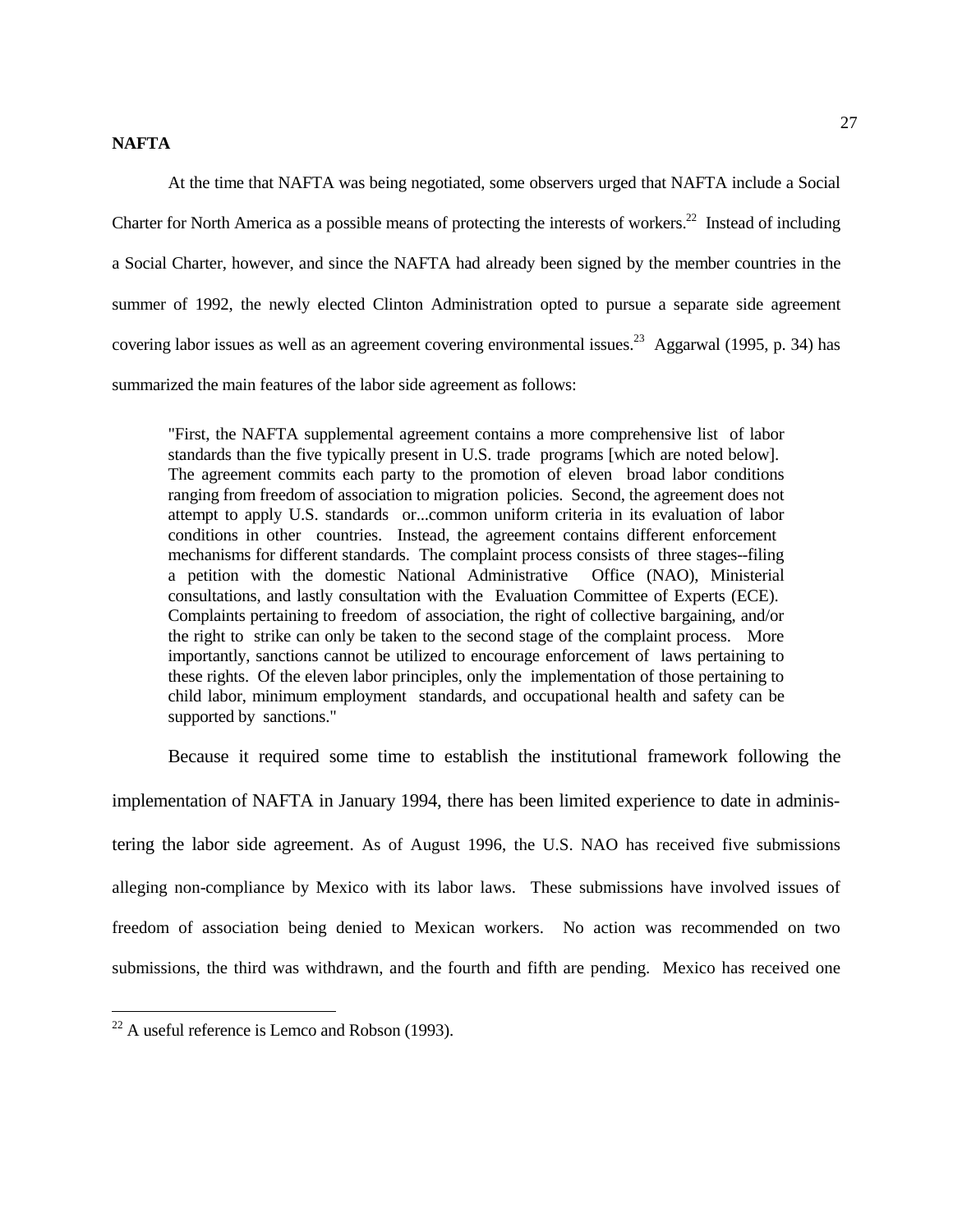submission about U.S. noncompliance with its labor laws, involving closure of a subsidiary of the Sprint Corporation in San Francisco. This case is pending.

It is of course interesting to ask whether the NAFTA labor side agreement might serve as a model for an agreement to be incorporated into the WTO. This seems doubtful since the NAFTA side agreement goes beyond what are considered to be core labor standards. Further, the side agreement emphasizes the observance of existing national laws governing labor standards in the NAFTA member countries rather than the intercountry harmonization of these laws that proponents of labor standards favor. Finally, not all standards are subject to sanctions and those that are (i.e., child labor, minimum employment standards, and occupational safety and health) are precisely ones that have engendered much of the ongoing controversy in the global context.

# **National/Unilateral Arrangements**

 $\overline{a}$ 

As noted in Brown, Deardorff, and Stern (1996, p. 229), since the 1980s it has become increasingly common to include international labor standards criteria in U.S. foreign economic legislation.<sup>24</sup> The most important of these actions have been in establishing eligibility for trade preferences in the 1983 Caribbean Basin Economic Recovery Act and the 1984 renewal of the Generalized System of Preferences (GSP), and making the foreign denial of worker rights actionable under Section 301 of the 1988 Trade Act. The 1988 Trade Act also expanded the requirements of the Departments of State and Labor to submit periodic reports to Congress on human rights abuses and foreign adherence to internationally recognized worker rights. The stipulations on labor standards in the GSP were made mandatory. GSP eligibility has in fact been revoked

<sup>&</sup>lt;sup>23</sup> At the time, the negotiation of these side agreements may have been helpful in obtaining Congressional approval of the NAFTA. However, as I note below, the resort to such side agreements does not carry over necessarily to the multilateral context.

 $24$  The standards include: (1) freedom of association; (2) the right to organize and bargain collectively; (3) freedom from forced labor; (4) a minimum age for employment; and (5) acceptable conditions of work, including a minimum wage, limitations on hours of work, and occupational safety and health rights in the workplace.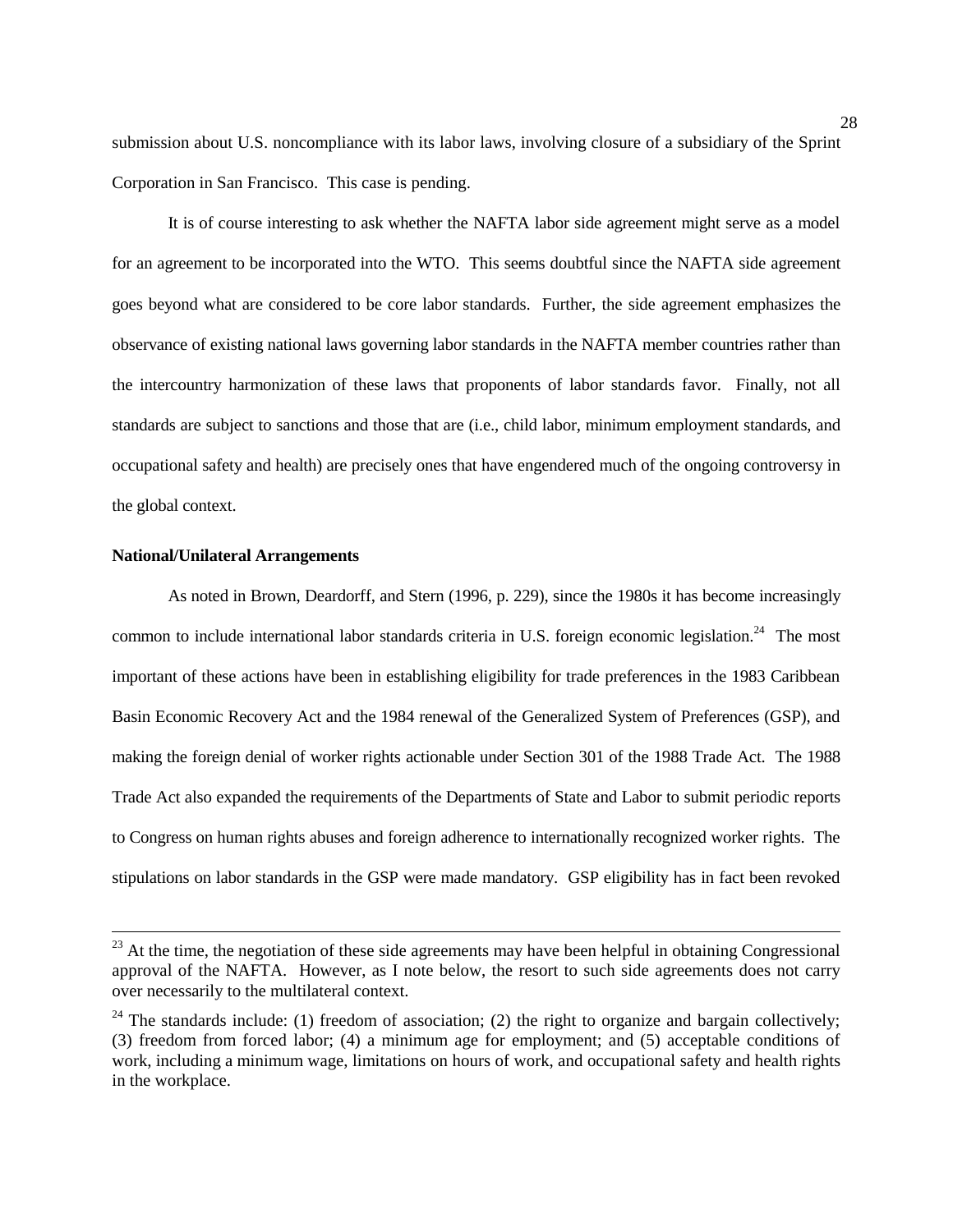at times for a number of developing countries until they showed evidence that the offending actions had been or were in the process of being eliminated. Apparently prompted by the U.S. experience, the EU has adopted similar labor standards criteria for its GSP program to become effective in 1998.

While there may be instances in which countries have improved their labor standards in order to maintain GSP eligibility, these cases may not be important economically, considering the size of the countries involved and the limited benefits from the GSP because of the restricted product coverage. Also, in the future the value of GSP will be eroded as the result of implementing the tariff reductions negotiated in the Uruguay Round. Nonetheless, it may appear that the experiences with quid-pro-quo actions under the GSP program can possibly provide some useful insights into the design and implementation of policies and procedures governing trade-linked labor standards in other contexts. This may be misleading, however, since the removal of GSP eligibility is essentially decided unilaterally by the United States and the EU, both of which are obviously very powerful entities in the global trading system. Unilateral U.S. action can also be taken under Section 301 of the U.S. Trade Act. One should be wary therefore of arrangements in which developing countries may be coerced into taking actions detrimental to their own interests in response to pressures from their more powerful trading partners.

#### **Other Arrangements**

There are a number of other arrangements that deserve mention in addition to those already discussed above.

For example, as noted in OECD (1996, pp. 8-9), the OECD has been active in promoting cooperative programs of economic development in which practical measures backed up often by multilateral and bilateral financial assistance can be devised to deal with some of the underlying causes of poverty in poor countries that may be reflected in the employment of children and the absence or relatively weak enforcement of core labor standards. The OECD and ILO have also developed international codes of conduct applicable to multinational enterprises (MNEs) that may assist in improving labor standards and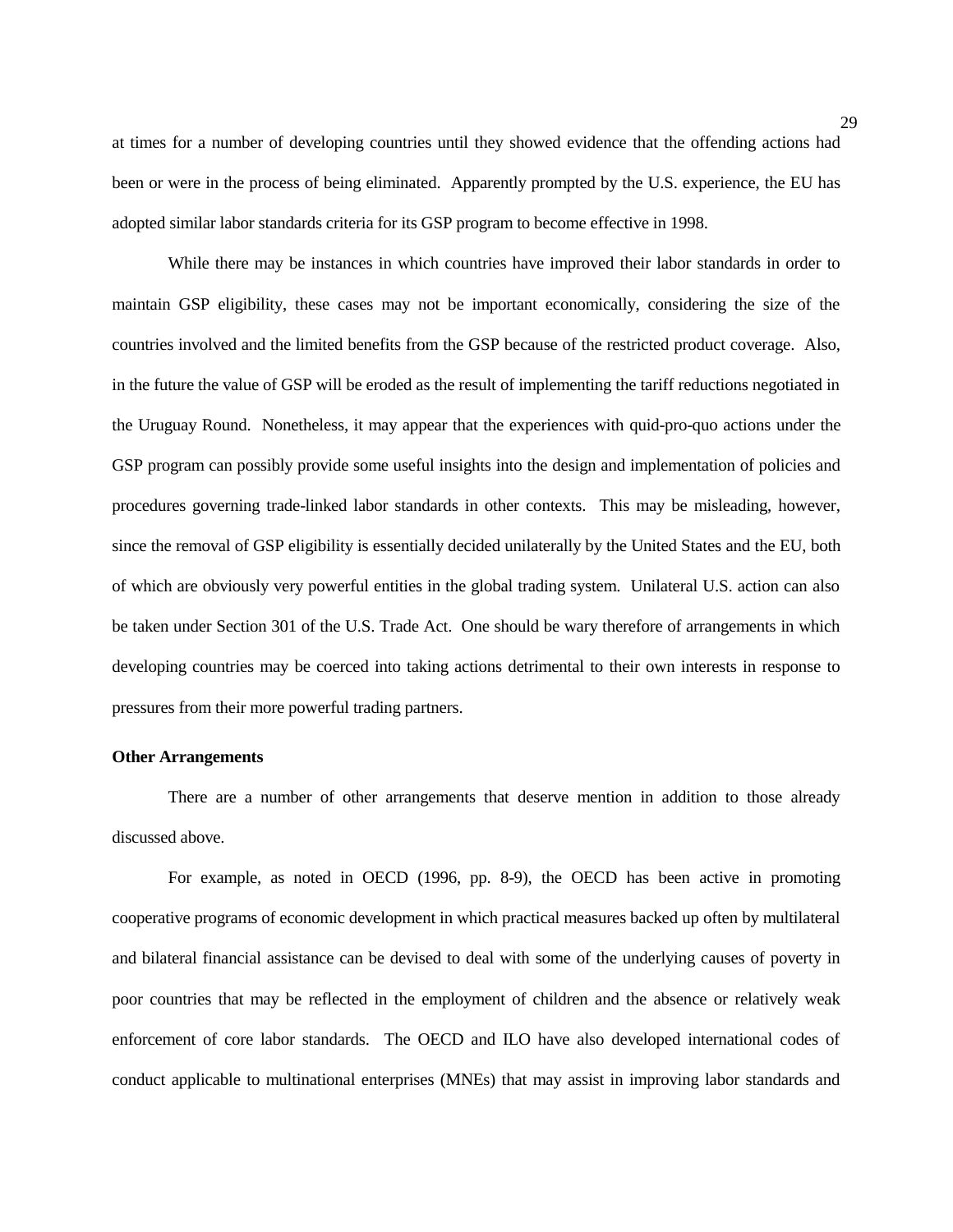working conditions in MNE affiliates in host developing countries. Individual MNEs can also attempt to develop codes of conduct on their own, as Aggarwal (1995, p. 39) has noted has been done by such U.S. MNEs as Levi Strauss, Liz Claiborne, Nike, Reebok, Sears, Timberland, and Walmart. These cooperative efforts and codes of conduct are essentially voluntary in nature, and, of course, there is no guarantee that they will be effective in all circumstances in low-income countries, as some MNEs have already discovered. Nonetheless, they serve an important role insofar as they help to focus attention on the importance of the root causes of underdevelopment and the types of business practices that may help low-income countries to raise per capita incomes and improve conditions of work.

Finally, we may reiterate the importance of consumer labeling in providing a market-based method for helping to improve labor standards when these standards can be treated as private goods. The advantage of labeling is that it provides information about production processes being used and allows consumers in making their consumption choices to reflect the satisfaction that they derive from the presumed realization of higher labor standards internationally.<sup>25</sup> When labor standards are considered to be public goods, there will be a need for governmental policies. What is important is that these various private and public actions can be carried out without the coercion that may be involved when efforts are made internationally to influence governments to change their domestic labor-market policies.

## **VI. Conclusions and Implications for Policy**

The initial motivation for this paper was to consider whether international labor standards should be incorporated into the rules and mandate of the WTO. A case could possibly be made for devising WTO

<sup>&</sup>lt;sup>25</sup> Aggarwal (1995, pp. 39-40) cites the example of the Child Labor Coalition, which was formed in 1989 by several religious, human rights, and union groups for the purpose of informing consumers in high-income countries about child labor conditions used in producing goods such as rugs in South Asia. The Coalition has sponsored the so-called Rugmark campaign which provides producers with a certifying label that they can attach to their exports indicating that they do not employ child labor. According to de Jonquieres and Williams (1996), the United States has proposed in the ILO that the Rugmark labeling system be extended to clothing and other products.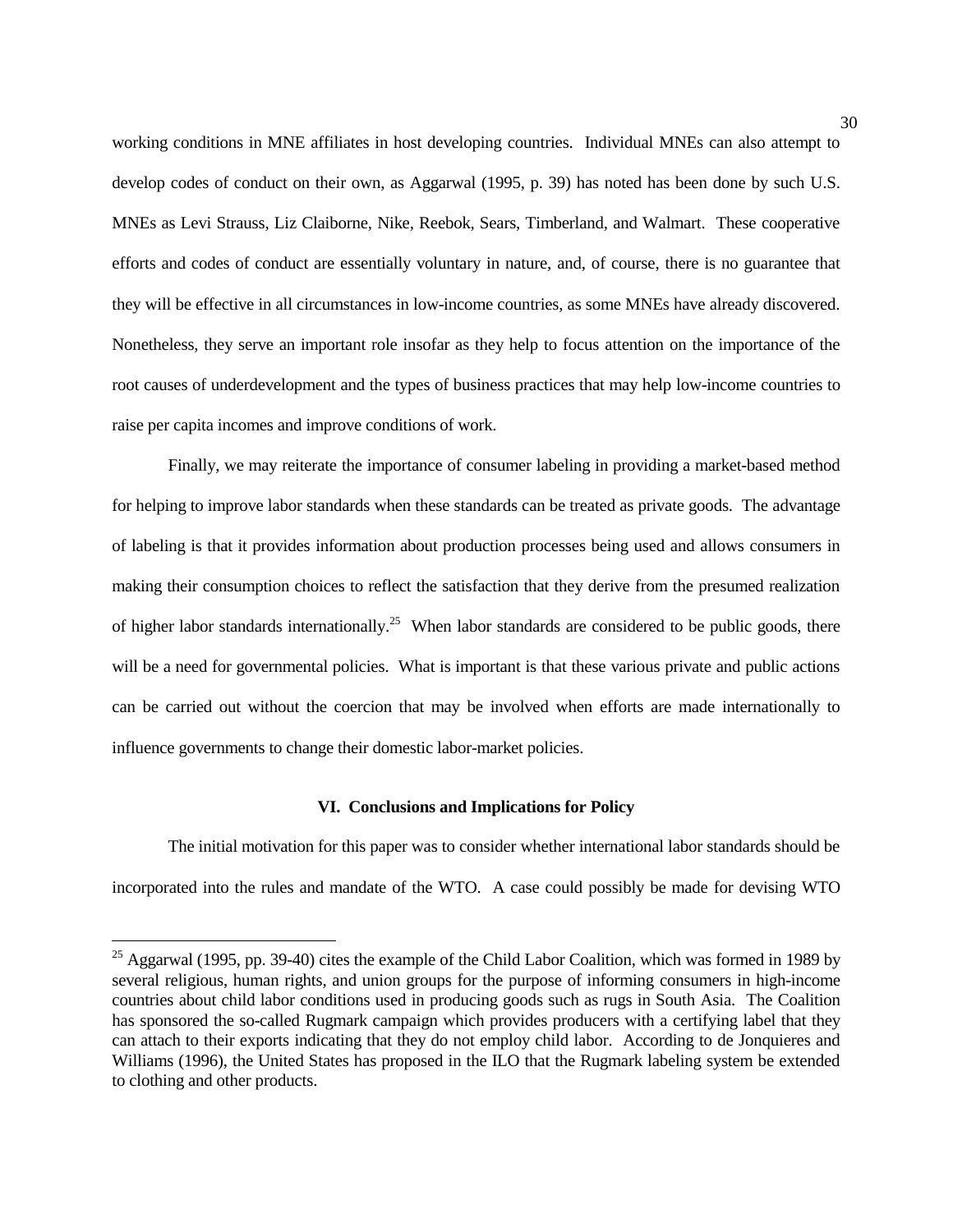rules and disciplines to improve core labor standards in low-income countries and, by the same token, to prevent high-income countries from abusing their economic power in seeking measures that would be detrimental to the cost competitiveness and economic welfare of low-income countries.<sup>26</sup> However, it is difficult in my view to make this case convincingly because of the diversity of labor standards in countries with differing national characteristics, policies, and institutions. Furthermore, my literature review suggests that there are no compelling theoretical and empirical grounds to support the international enforcement and harmonization of labor standards.<sup>27</sup>

What then should be done? Issues of international labor standards have historically been the province of the ILO, which is often criticized because it lacks a mechanism for enforcement of discipline to raise labor standards and because it espouses an interventionist social agenda. While these criticisms may be true, they miss the point in my judgment. There is ample evidence that labor standards are raised as countries achieve higher levels of economic development and per capita incomes. If so, then what is needed are policies to provide technical and financial assistance to promote economic progress and the accompanying realization of higher labor standards in low-income countries.

With sufficient encouragement and increased financial support, the ILO can provide a multilateral forum that would serve to strengthen its role and authority in pursuing improved labor standards internationally. I recognize that this may not accord with the current policy positions of the United States

<sup>&</sup>lt;sup>26</sup> Bernard Hoekman has suggested that some existing features in the WTO such as the agreements on pre-shipment inspection and trade-related intellectual property rights could be helpful in facilitating the provision of information to international traders and consumers.

 $^{27}$  I would take issue therefore with the point made in the OECD Report (1996, p. 6) that: "Even though efforts to improve observance of core labour standards may be facilitated by economic growth and freer trade, there are reasons to doubt that market forces alone will automatically improve the standards. Hence, the importance of more direct promotion mechanisms." The key words here are "automatically" and "direct." As I have tried to make clear in my discussion and as Srinivasan also notes in his comment, it may well be that labor-market failures are present in many countries. But if this is the case, the optimal policies are domestic in character, and it is by no means obvious why international policies are preferred and how they can better overcome the domestic market failures at issue.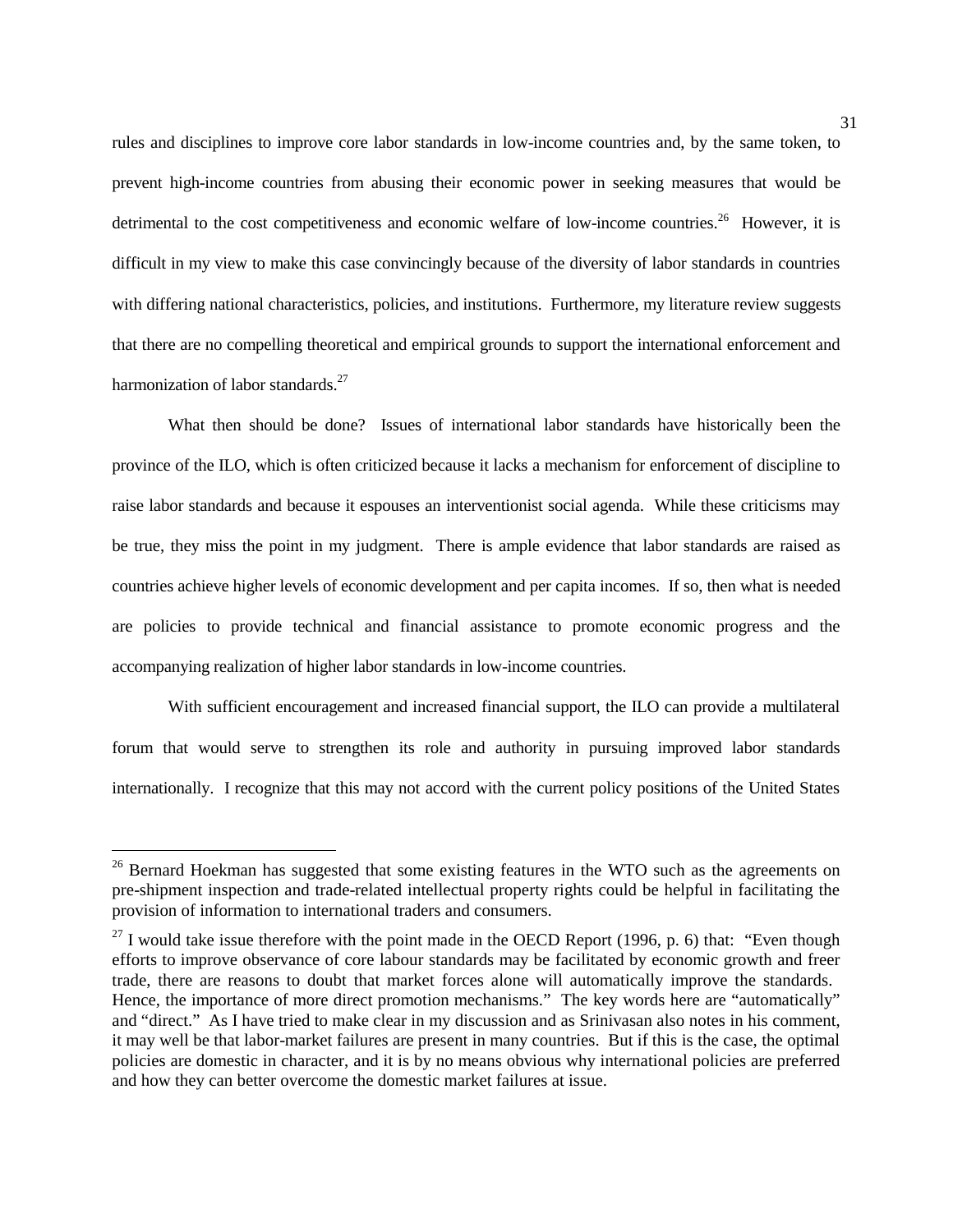and many of the member countries in the European Union that would link labor standards and trade in the WTO.<sup>28</sup> But I would urge in conclusion that these high-income countries redirect their positions on international labor standards to reinforce the institutional role for which the ILO has been designed.<sup>29</sup>

<sup>&</sup>lt;sup>28</sup> Indeed, some of the Symposium participants characterized my position as a "head in the sand" attitude and ignoring political realities. I recognize that policies are driven by politics. But this is no justification for condoning measures which are ill conceived and aimed especially at low-income countries. It is evident that international labor standards has become a very divisive and confrontational issue in the global trade community. While many low-income countries have a deep-rooted suspicion of where a WTO initiative might go, it would nonetheless certainly help to reduce tensions if these countries were to be more active in promoting domestic legislation and introducing other measures to improve working conditions and economic welfare.

<sup>&</sup>lt;sup>29</sup> See Charnovitz (1995) for suggestions for reinvigorating the ILO and for changes especially in U.S. policies that would serve to strengthen the ILO and for arguments against using trade sanctions under WTO auspices to enforce international labor standards.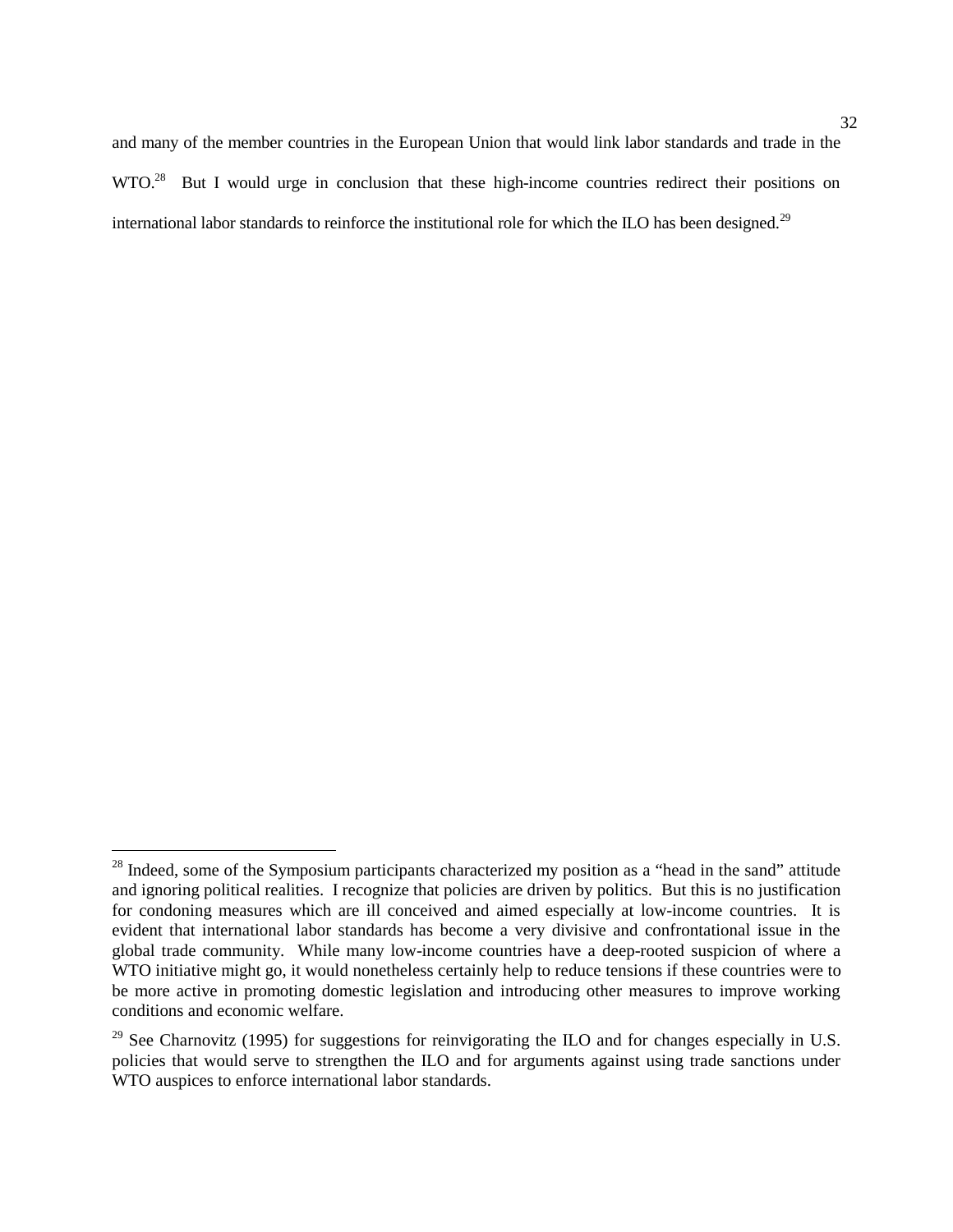#### **References**

- Aggarwal, Mita. 1995. "International Trade, Labor Standards, and Labor Market Conditions: An Evaluation of the Linkages," USITC, Office of Economics Working Paper No. 95-06-C (June).
- Anderson, Kym. 1996. "Social Policy Dimensions of Economic Integration: Environmental and Labour Standards," in T. Ito and A. O. Krueger (eds.), *Regionalism vs. Multilateral Trade Agreements*. Chicago: University of Chicago Press for the NBER.
- Bhagwati, Jagdish. 1995. "Trade Liberalisation and 'Fair Trade' Demands: Addressing the Environmental and Labour Standards Issues," *The World Economy* 18:745-59.
- Bloom, David E. and Waseem Noor. 1994. "Labor Standards and the Emerging World Economy," processed, Columbia University.
- Brown, Drusilla K., Alan V. Deardorff, and Robert M. Stern. 1996. "International Labor Standards and Trade: A Theoretical Analysis," in Jagdish Bhagwati and Robert Hudec (eds.), *Harmonization and Fair Trade: Prerequisites for Free Trade?* Cambridge: MIT Press.
- Casella, Alessandra. 1996. "On Standards and Trade: A Review of Simple Results," in Jagdish Bhagwati and Robert Hudec (eds.), *Fair Trade and Harmonization: Prerequisites for Free Trade?* Cambridge: MIT Press.
- Charnovitz, Steve. 1986. "The Influence of International Labor Standards on the World Trading Regime: A Historical Review," *International Labour Review* 126:565-84.
- Charnovitz, Steve. 1995. "Promoting Higher Labor Standards," *The Washington Quarterly* 18:167-90.
- Commission of the European Communities. 1990. *The Community Charter of Fundamental Social Rights for Workers.* European File 6/90. Brussels: Commission of the European Communities.
- De Boer, Elizabeth and Gilbert R. Winham. 1993. "Trade Negotiations, Social Charters, and the NAFTA," in Jonathan Lemco and William B.P. Robson (eds.), *Ties Beyond Trade: Labor and Environmental Issues under the NAFTA.* Canadian-American Committee: C.D. Howe Institute (Canada) and National Planning Association (U.S.A.).
- de Jonquieres, Guy and Frances Williams. 1996. "Balancing fair trade and fair work," *The Financial Times* (June 20), p. 8.
- Erickson, Christopher L. and Daniel J.B. Mitchell. 1996. "Labor Standards and International Trade: Background Analysis," presented at conference on "The Multilateral Trading System in a Globalizing World," sponsored by the East-West Center (August 7-9).
- Fields, Gary. 1995. *Trade and Labour Standards: A Review of the Issues.* Paris: OECD.
- Freeman, Richard B. 1993. "Labor Market Institutions and Policies: Help or Hindrance to Economic Development?" *Proceedings of the World Bank Annual Conference on Development Economics 1993,* pp. 117-44.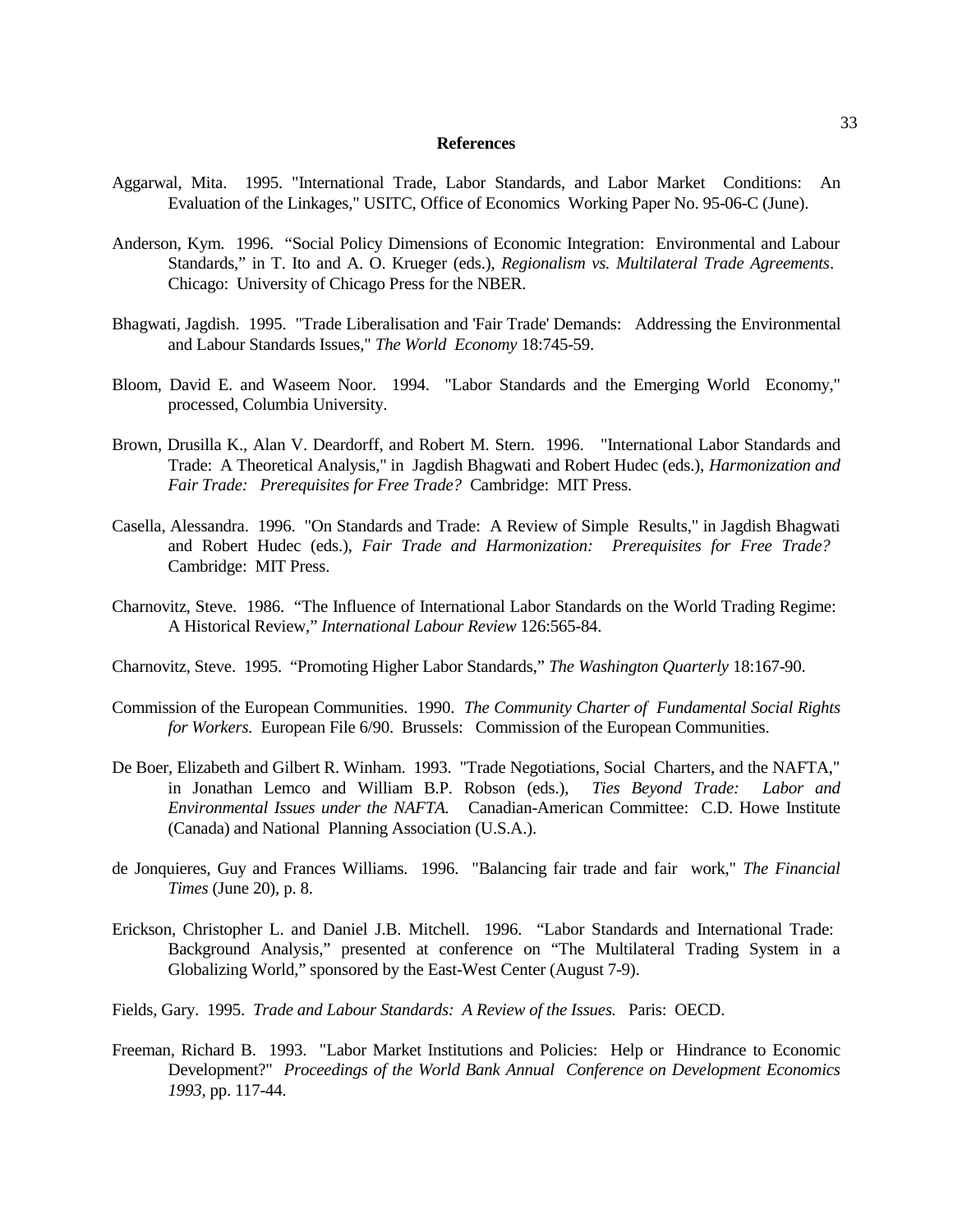- Freeman, Richard B. 1994a. "A Hard-Headed Look at Labor Standards," in U.S. Department of Labor, Bureau of International Labor Affairs, *International Labor Standards and Global Economic Integration: Proceedings of a Symposium*. Washington, D.C.: U.S. Department of Labor.
- Freeman, Richard B. 1994b. "Lessons for the United States," in Richard B. Freeman (ed.), *Working Under Different Rules.* New York: Russell Sage Foundation.
- International Labour Organization (ILO). 1988. *Human Rights: A Common Responsibility.* International Labour Conference, 75th Session, 1988. Geneva: ILO.
- Krueger, Alan. 1996. "Observations on International Labor Standards and Trade," paper prepared for the World Bank Annual Conference on Development Economics (April 25-26).
- Lemco, Jonathan and William B.P. Robson (eds.). 1993. *Ties Beyond Trade: Labor and Environmental Issues under the NAFTA.* Canadian-American Committee: C.D. Howe Institute (Canada) and National Planning Association (U.S.A.).
- Lyle, Faye. 1991. "Worker Rights in U.S. Policy," *Foreign Labor Trends,* 91-54, U.S. Department of Labor, Bureau of International Labor Affairs. Washington, D.C.: U.S. Government Printing Office.
- Maskus, Keith E., Thomas J. Rutherford, and Steven Selby. 1996. "Implications of Changes in Labor Standards: A Computational Analysis for Mexico," *North American Journal of Economics and Finance* 6:171-88.
- Noor, Waseem. 1996. "Labor Standards: A Guise for Protectionist Policy?" processed, Columbia University.
- Organization for Economic Co-operation and Development (OECD). 1996. "Report to the Council at Ministerial Level on Trade, Employment and Labour Standards," COM/DEELSA/TD(96)9/FINAL (May 3). Paris: OECD.
- Pangestu, Mari. 1996. "Asia to West: Stop Playing the Labor Game," *The Asian Wall Street Journal Weekly* (July 1, p. 18).
- Reich, Robert. 1994. "Keynote Address," in U.S. Department of Labor, Bureau of International Labor Affairs, *International Labor Standards and Global Economic Integration: Proceedings of a Symposium.* Washington, D.C.: U.S. Department of Labor.
- Rodrik, Dani. 1996. "Labor Standards in International Trade: Do They Matter and What Do We Do About Them?" Paper prepared for the Overseas Development Council (February).
- Sapir, André. 1995a. "Symposium: Does Free Trade Require Fair Trade and Harmonisation? Introduction," *The World Economy* 18:741-44.
- Sapir, André. 1995b. "The Interaction Between Labour Standards and International Trade Policy," *The World Economy* 18:791-803.